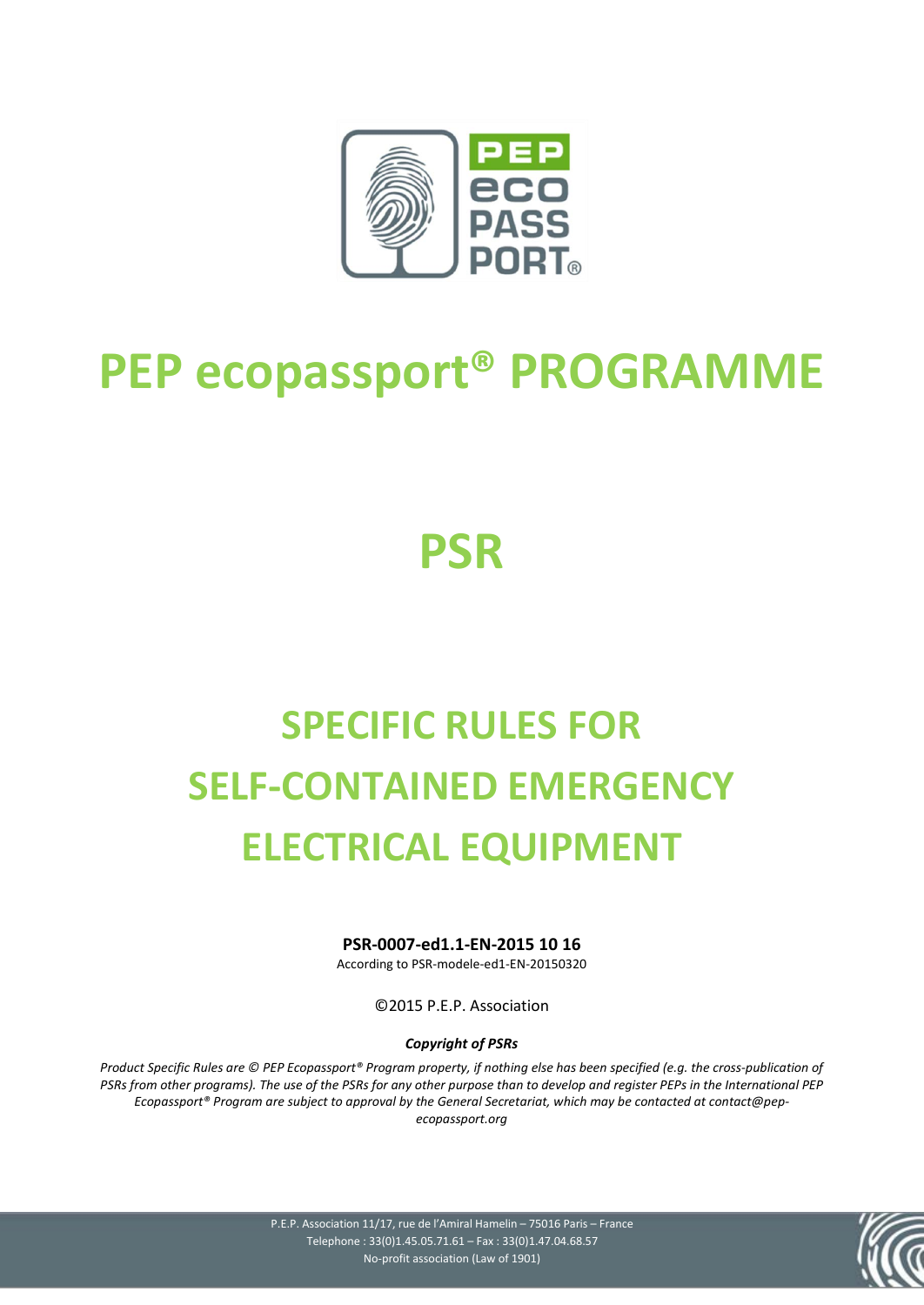# Contents

| 1.   |                                                                                                         |  |
|------|---------------------------------------------------------------------------------------------------------|--|
| 2.   | <b>Scope</b>                                                                                            |  |
| 2.1. |                                                                                                         |  |
| 2.2. |                                                                                                         |  |
| 3.   | Life Cycle Assessment for Self-contained emergency electrical equipment _____________6                  |  |
| 3.1. |                                                                                                         |  |
| 3.2. |                                                                                                         |  |
| 3.3. |                                                                                                         |  |
| 4.   | Drafting and checking PEP : additional requirements_______________________________15                    |  |
| 5.   | Update rule for PEP on self-contained emergency electrical equipment __________________ 16              |  |
| 6.   |                                                                                                         |  |
| 6.1. |                                                                                                         |  |
| 6.2. |                                                                                                         |  |
| 7.   |                                                                                                         |  |
| 7.1. |                                                                                                         |  |
| 7.2. | Appendix 2: PEP ecopassport® drafting rules for Self-contained emergency electrical equipment placed on |  |
|      |                                                                                                         |  |
|      |                                                                                                         |  |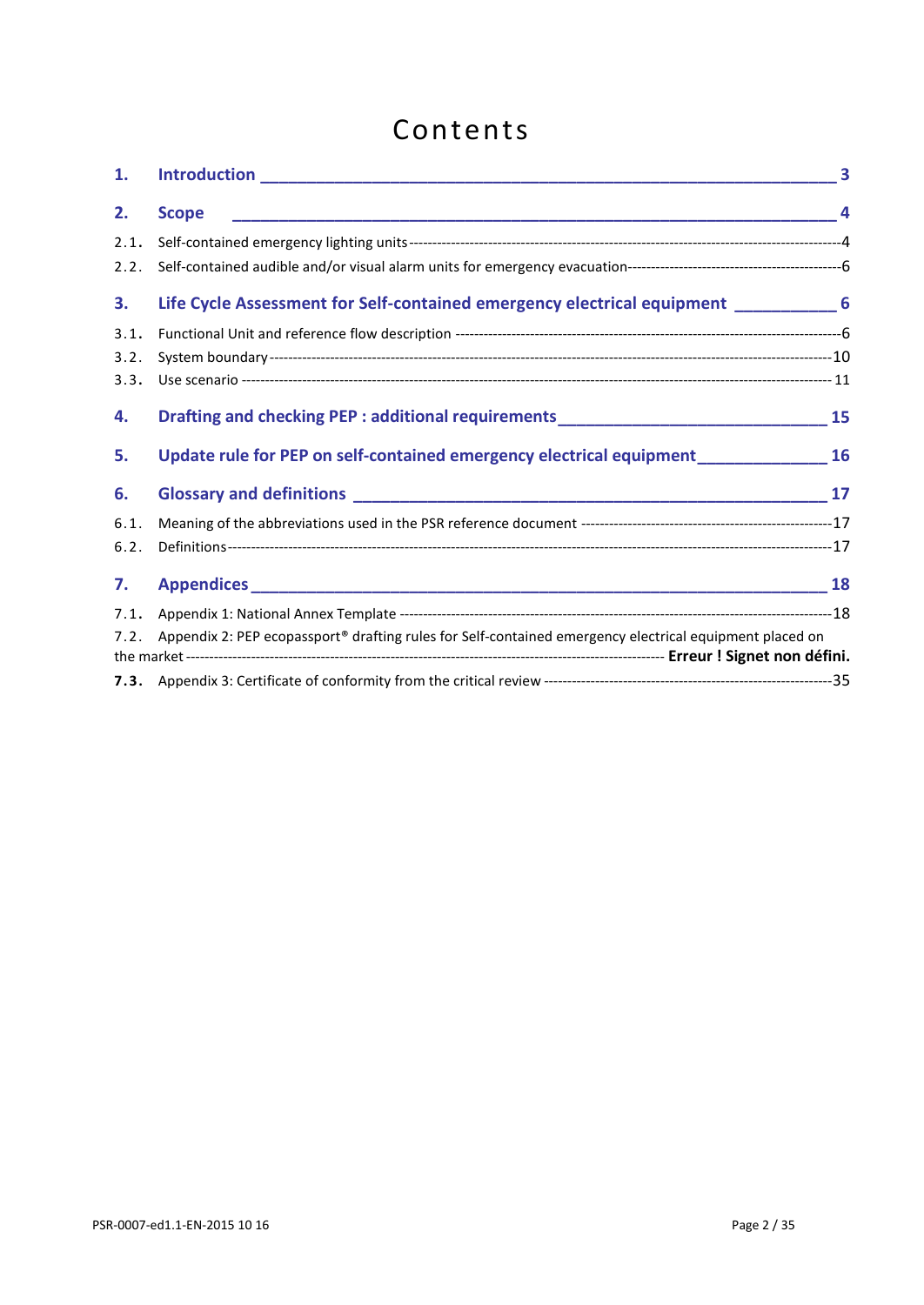# <span id="page-2-0"></span>**1 . Introduction**

This reference document complements and explains the Product Environmental Profile (PEP) Drafting Rules defined by the PEP Ecopassport® Program (PEP-PCR ed.3-EN-2015 04 02), available at [www.pep](http://www.pep-ecopassport.org/)[ecopassport.org.](http://www.pep-ecopassport.org/)

It defines the additional requirements applicable to self-contained emergency electrical equipment. These requirements must be satisfied in order to:

- Qualify the environmental performance of these products on an objective and consistent basis,
- Publish PEPs compliant with PEP Ecopassport® Program and with international reference standards<sup>[1](#page-2-1)</sup>.

This reference document was drawn up in compliance with the open, transparent rules of PEP Ecopassport® Program with the support of stakeholders and manufacturers of self-contained emergency electrical equipment.

| PEP<br>eco<br><b>PASS</b><br><b>PORT</b> ® | www.pep-ecopassport.org                                                                                                                                                                   |
|--------------------------------------------|-------------------------------------------------------------------------------------------------------------------------------------------------------------------------------------------|
| <b>PSR</b><br>reference                    | PSR-0007-ed1.1-EN-2015 10 16                                                                                                                                                              |
| Critical review                            | The third-party critical review was carried out by Solinnen SAS.<br>The certificate of compliance published on 21/03/2013 is shown in Appendix 3                                          |
| Availability                               | The critical review report is available on request from the PEP Association<br>contact@pep-ecopassport.org                                                                                |
| Scope of validity                          | The critical review report and the certificate of compliance remain valid within 5<br>years or PEP Drafting Rules, or the normative reference texts to which they refer,<br>are modified. |

Following the publication of the PCR Edition 3 (PEP-PCR-ed 3-EN- 2015 04 02), this PSR was the subject of an impact analysis in [2](#page-2-2)015<sup>2</sup>, which led to an editorial revision.

 $\overline{a}$ 

<span id="page-2-1"></span><sup>1</sup> ISO 14025, ISO 14040 and ISO 14044 standards

<span id="page-2-2"></span><sup>&</sup>lt;sup>2</sup> Document available from the PEP Association on request : [contact@pep-ecopassport.org](mailto:contact@pep-ecopassport.org)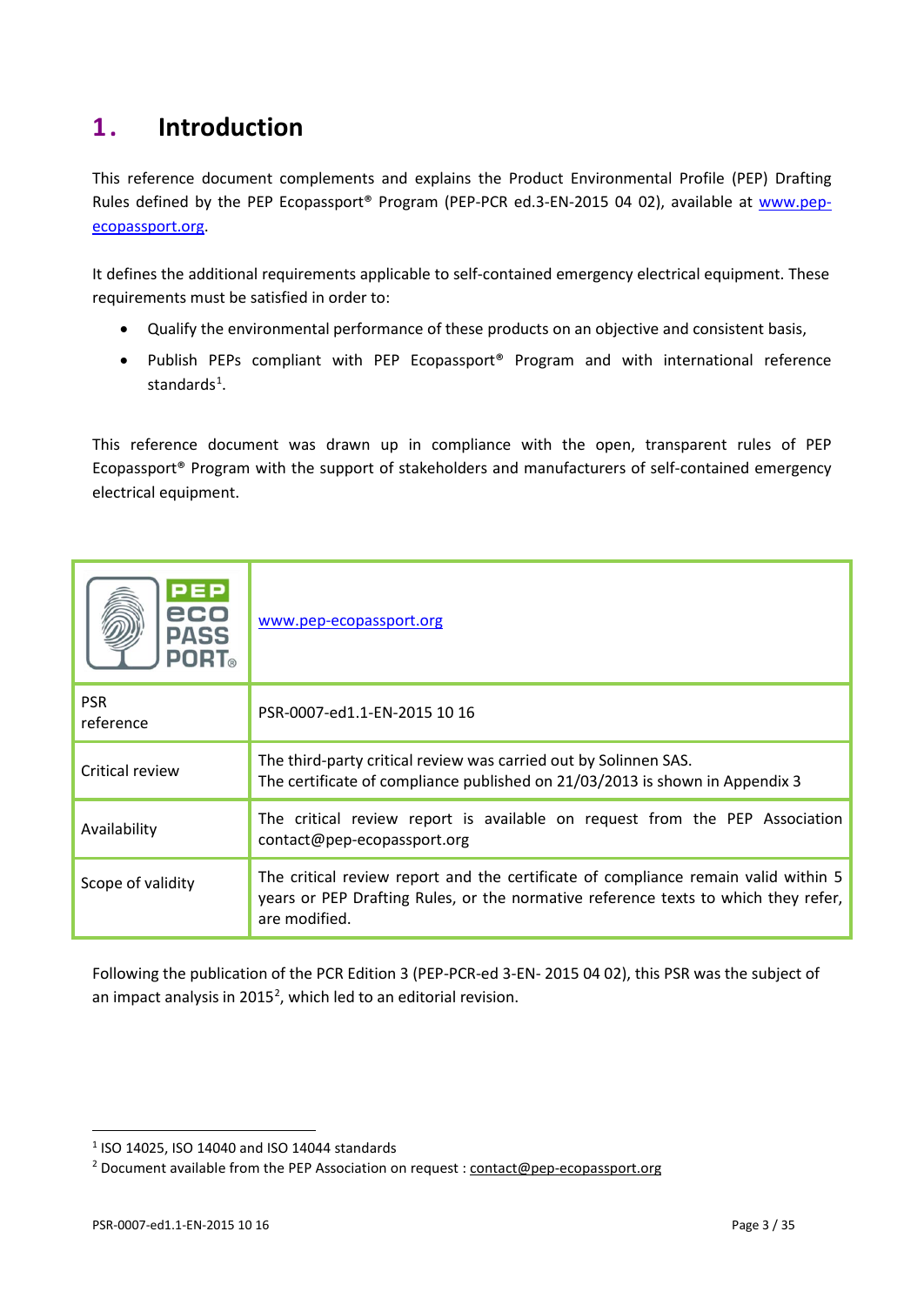# <span id="page-3-0"></span>**2 . Scope**

In accordance with the General Instructions of the PEP Ecopassport<sup>®</sup> Program (PEP-General Instructionsed 3.1-EN-2015 04 02) and in addition to the PCR, Product Category Rules (PEP-PCR ed.3-EN-2015 04 02) of the PEP Ecopassport® eco-declaration program, this document sets out the specific rules for selfcontained emergency electrical equipment and defines the product specifications to be adopted by manufacturers in development of their PRODUCT ENVIRONMENTAL PROFILES (PEPs) particularly with regard to :

- The technology and its type of application,
- The reference life time taken into account for the Life Cycle Assessment (LCA),
- The conventional use scenarios to be adopted during the product use stage.

The reference document applies to self-contained emergency electrical equipment, wherever they are manufactured or whatever their target markets. This category includes the following two product families:

- Emergency lighting units (see details in Section 2.1).
- Self-contained audible and/or visual alarm units for emergency evacuation (see details in Section 2.2).

In accordance with the standards in force for these devices, this reference document does not apply to:

- Central Power System (CPS) for emergency lighting units,
- Fire detection and safety systems,
- Non self-contained audible and/or visual alarm units for emergency evacuation,
- Conversion kits.

Note 1: The LCA and environmental declaration rules concerning CPS for emergency lighting units will be discussed later, in accordance with the work on other types of power supply.

<span id="page-3-1"></span>Note 2: Non-self-contained audio and/or lighting devices for emergency evacuation and conversion kits for emergency lighting are not considered as the product category 'self-contained emergency electrical equipment' and their applicable regulatory scope.

## **2.1.** Self-contained emergency lighting units

#### **2.1.1.** Definition

Self-contained emergency lighting units are intended for use in case of a mains failure affecting the normal lighting and, according to the case, to:

- Allow occupants to be evacuated from a building,
- Avoid any panic situations that could arise,
- Facilitate intervention by emergency services and fire brigades,
- Allow servicing in a technical room.

The term "self-contained" denotes devices whose emergency energy electrical source is:

- Either incorporated in the device,
- Or remote by Central Power System.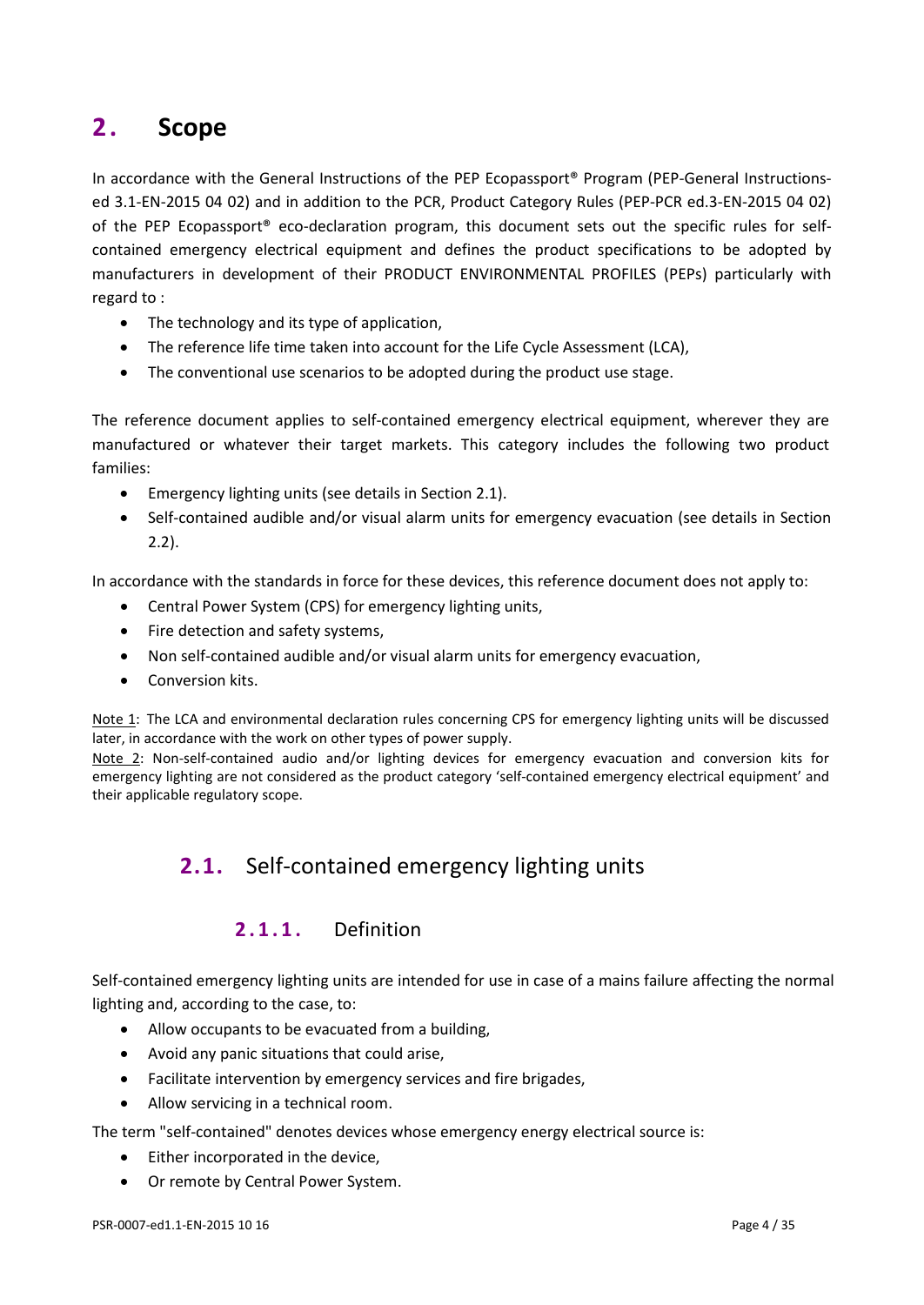Some self-contained emergency lighting devices may include additional functions to evacuate everybody safely, such as:

- for a fire alarm, by emitting a visible (luminous) signal for a certain audience (e.g.: hearingimpaired or deaf persons)
- during a fire alarm, highlighting an escape route for disabled persons (e.g.: people with reduced mobility)

The present document applies to electrical emergency lighting devices whether permanently mounted in buildings or portable (e.g.: self-contained portable emergency or intervention luminaires).

## **2.1.2.** Applicable standards

The devices defined in Section 2.1 must be compliant with a normative and regulatory rules established internationally and Europe-wide, supplemented by national laws.

Table 1 below lists the international and European texts, and is supplemented in the appendix by national standards and regulations. The latest version in force of the technical and legal texts cited must be taken into account.

| SELF-CONTAINED EMERGENCY ELECTRICAL EQUIPMENT                                                                                                                                                                                    |                                                                                                                                                                                                                                                                                                                                                       |                                                                                                                                                                                                       |  |  |  |  |  |
|----------------------------------------------------------------------------------------------------------------------------------------------------------------------------------------------------------------------------------|-------------------------------------------------------------------------------------------------------------------------------------------------------------------------------------------------------------------------------------------------------------------------------------------------------------------------------------------------------|-------------------------------------------------------------------------------------------------------------------------------------------------------------------------------------------------------|--|--|--|--|--|
| International standards<br><b>European standards</b>                                                                                                                                                                             |                                                                                                                                                                                                                                                                                                                                                       | National standards and<br>regulations                                                                                                                                                                 |  |  |  |  |  |
| - IEC 60598-2-22: Specific rules<br>for emergency lighting<br><b>luminaires</b><br>- <b>IEC 62034</b> : Automatic<br>testing system for<br>emergency lighting on<br>batteries for devices equipped<br>with a self-testing system | - EN $60598 - 22$ : Luminaires – Part<br>2-22: Specific rules for<br>emergency lighting<br><b>luminaires</b><br>- EN 62034: Automatic testing system<br>for emergency lighting on batteries<br>for devices equipped with a self-<br>testing system<br>- Pr EN60598-2-22 Appendix E:<br>Specific requirements for<br>portable self-contained emergency | The standards and regulatory<br>texts in force at national level<br>must be specified in the<br>appendix of this Reference<br>document according to the<br>country where the devices<br>are marketed. |  |  |  |  |  |
|                                                                                                                                                                                                                                  | lighting                                                                                                                                                                                                                                                                                                                                              |                                                                                                                                                                                                       |  |  |  |  |  |

#### *Table 1: List of applicable standards*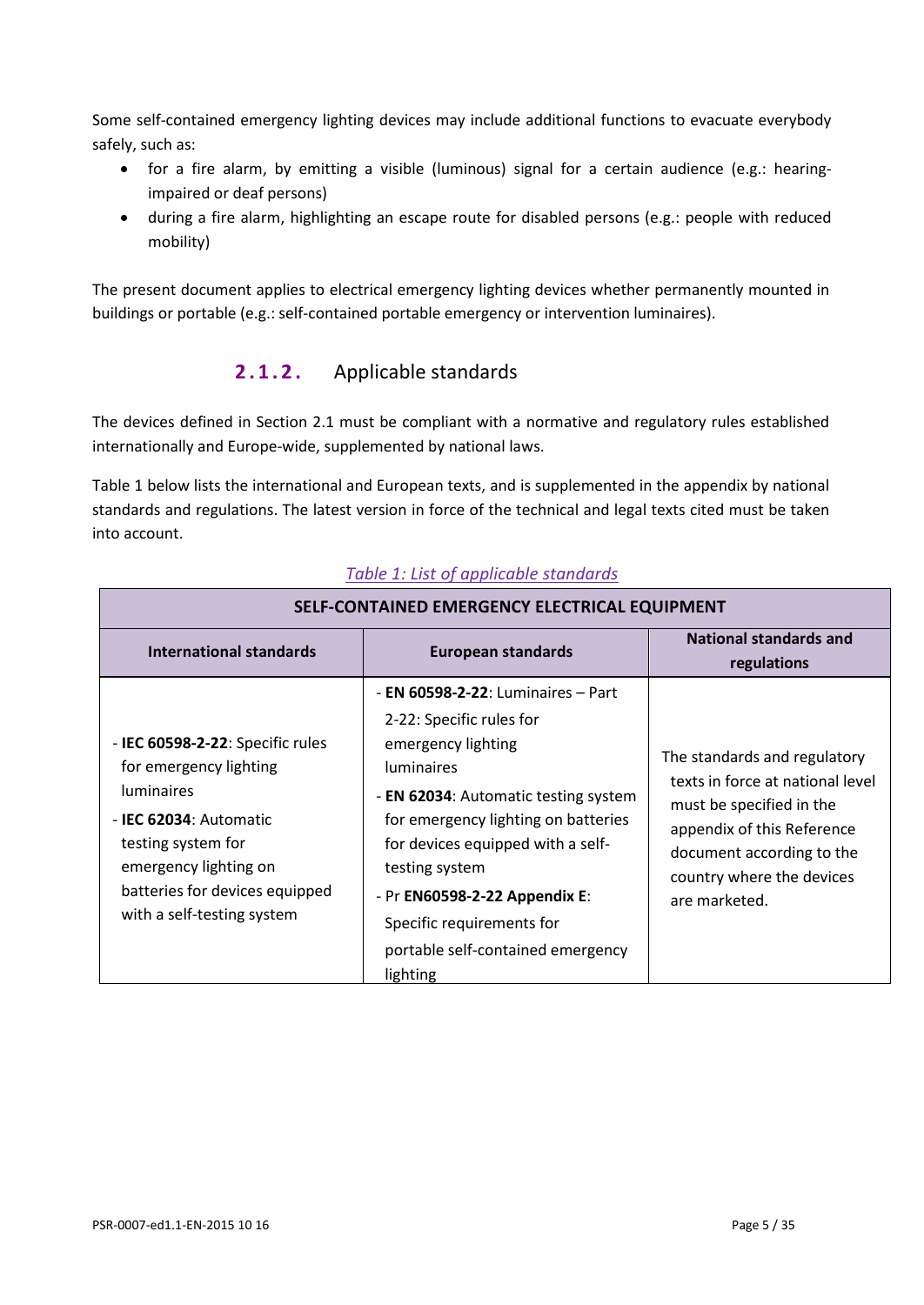# <span id="page-5-0"></span>**2.2.** Self-contained audible and/or visual alarm units for emergency evacuation

### **2.2.1.** Definition

Self-contained alarm units for emergency evacuation are designed to alert occupants in the event of fire and give the instruction to evacuate by emitting of general alarm signal via an audible and/or visual signal.

These devices are equipped with a built-in back-up electrical energy source and are permanently installed in buildings.

This includes devices which do not emit an audible and/or visual signal but launch an alarm process for triggering self-contained sounders or beacon lights (e.g. Self-contained monitoring panel for fire alarm devices).

## **2.2.2.** Applicable standards

The devices defined in Section 2.2 do not currently have any normative or regulatory texts established on an international and European level. They must comply with the national laws.

The laws that are applicable on a national level must be specified in the appendix according to the country where the product is marketed. For France, the applicable laws are listed in Appendix A2.2.

# <span id="page-5-2"></span><span id="page-5-1"></span>**3 . Life Cycle Assessment for Self-contained emergency electrical equipment**

# **3.1.** Functional Unit and reference flow description

This paragraph complements and explains the Product Environmental Profile (PEP) Drafting Rules defined by the PEP Ecopassport® Program (PEP-PCR ed.3-EN-2015 04 02), defined in the following sections:

- "functional unit and reference flow description",
- "reference product and methodology".

To perform the Life Cycle Analysis (LCA) of a SELF-CONTAINED EMERGENCY ELECTRICAL EQUIPMENT and draw up its environmental declaration in the form of a PEP, the manufacturer must comply with the specific requirements stipulated to characterise and quantify the service performed by such equipment in the functional unit (FU).  $3$ 

 $\overline{a}$ 

<span id="page-5-3"></span><sup>3</sup> The ISO 14040 standard defines the functional unit (FU) as the 'quantified performance of a system of products intended to be used as a reference unit in a life cycle analysis'.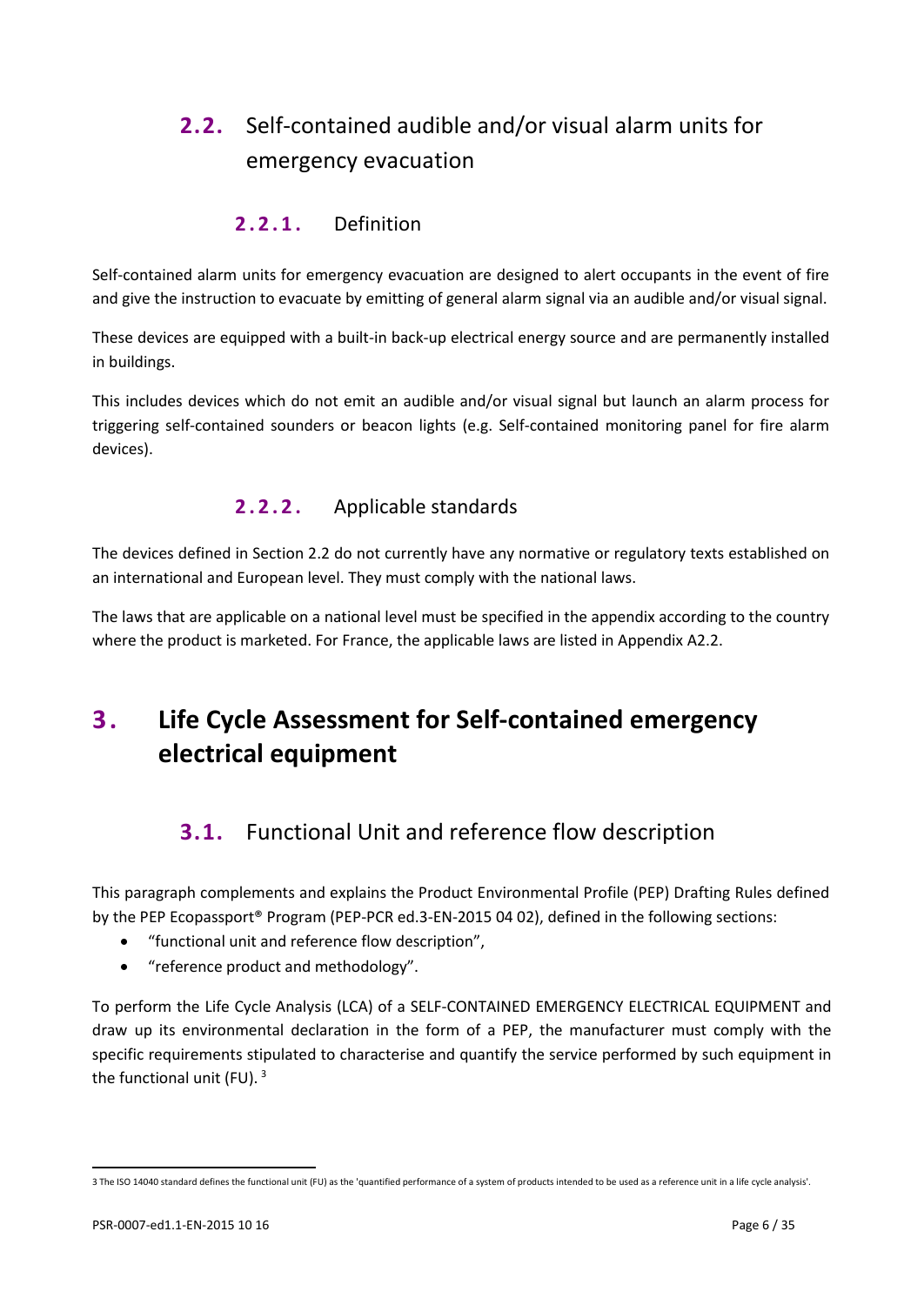Because of their safety role, SELF-CONTAINED EMERGENCY ELECTRICAL EQUIPMENT are subject to strict requirements in terms of reliability and operational fitness (e.g.: fire resistance, duration, lighting level, qualification of products), and in terms of implementation and maintenance (e.g.: installation rules by type of facilities, mandatory periodic checks). These requirements are generally governed by specific regulations that differ from one country to another and are specified by standards.

These particular conditions, to which other types of specific local conditions are added (e.g.: quality of the electrical network) are decisive in characterising and quantifying the service provided by the product, and have a significant effect on the environmental impact generated by the product.

In order to have PEP Ecopassport® rules that are valid on an international level and remain consistent with national safety requirements:

The functional unit and the use scenario of SELF-CONTAINED EMERGENCY ELECTRICAL EQUIPMENT must be clearly defined in a dedicated appendix, taking into account the specific requirements in force in the product destination country.

These appendices contain specific national conditions and are called "National Annexes". They are drawn up in the framework of the PEP Ecopassport® Program in accordance with the requirements specified in Section 3.1.2

• In the absence of a National Annex, requirements concerning the functional unit and a default use scenario are specified in Section 3.1.3.

As an example, for a Self-contained emergency lighting unit (BAES), the functional unit is defined as follows:

"to facilitate the evacuation of personnel by providing 45 lumens of light for one hour in the event of an electrical power cut".

## **3.1.1.** Reference Life Time of self-contained emergency electrical equipment

These requirements complement and explain the Product Environmental Profile (PEP) Drafting Rules defined by the PEP Ecopassport® Program (PEP-PCR ed.3-EN-2015 04 02), defined in the "functional unit and reference flow description"section.

In the field of Self-contained emergency electrical equipment, system obsolescence cycles are strongly dependent on the type of building in which they are installed, the quality of their installation, and their conditions of maintenance and use.

Based on feedback from manufacturers in the sector and installation professionals, the reference service life of Self-contained emergency electrical equipment is taken to be 10 years.

This assumed reference service life is deliberately shorter than the actual service life of cable management solutions usually observed on the market. This provisional commitment does not constitute a commercial guarantee commitment by the manufacturer.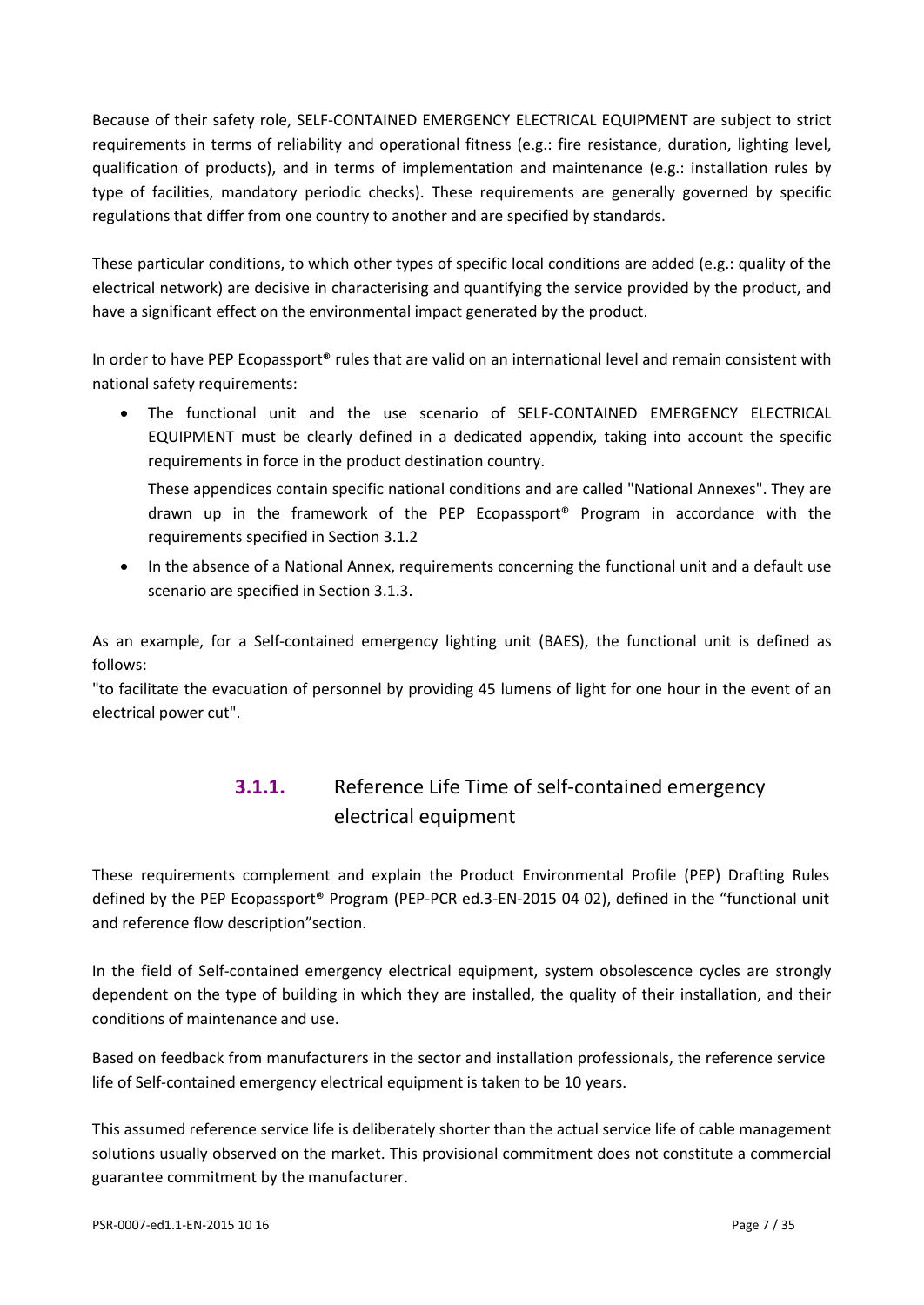## **3.1.2.** Rules for writing a National Annex

All of Section 3.1.2 applies to bodies concerned by writing a National Annex.

The process of creating a National Annex falls within the framework of PEP Ecopassport® Program procedures (see "PEP-AP0017: Procedure for the development and adoption of PSRs"). As such:

- The participants in the country concerned are involved in writing the draft annex via their professional organisations representing the producers or if they don't exist, with all producers representatives of the country.
- The scope of application of the annex, the functional units and use scenarios must be clearly defined in the draft annex, taking into account the requirements in force for Self-contained emergency electrical equipment in the country concerned.
- These proposals are submitted to the authorities of the PEP Ecopassport<sup>®</sup> Program and, once approved, give rise to the updating of this PSR within the framework of the procedures stipulated.

## 3.1.2.1. FU and Use Scenario for Self - contained emergency lighting units for emergency evacuation

To make a proposal for a National Annex concerning Self-contained emergency lighting units to the PEP Ecopassport® Program, three requirements must be observed:

- 1/ The functional unit must be described and must observe the requirements set by regulations in the destination country. The service provided by the Self-contained emergency electrical equipment is characterised and quantified, and must take the following into consideration:
- Duration, expressed in hours
- Lumen output, expressed in lumens
- The operating mode of the emergency lighting: maintained (M) non-maintained (NM) or combined (C)

Note: 'Duration' is the period during which the self-contained emergency lighting unit can light its emergency lamp(s) in the event of failure of the normal power supply.

- 2/ The use scenario must be described in accordance with the requirements imposed by law in the destination country, and justification must be given, considering the following:
- The operating mode (e.g. maintained, non-maintained, etc.) to be justified and documented, incorporating all the energy consumption on the Reference Service Life of ten years (e.g.: for stand-by mode, charging battery, losses, etc.)
- The effect of the chosen use mode on the obsolescence cycle of consumables (Reference service life of light sources and rechargeable batteries mentioned in Section 3.5).
- Electrical power cuts and non-consumption periods (e.g.: maintenance tests, absence of mains power, etc.) to be justified and documented.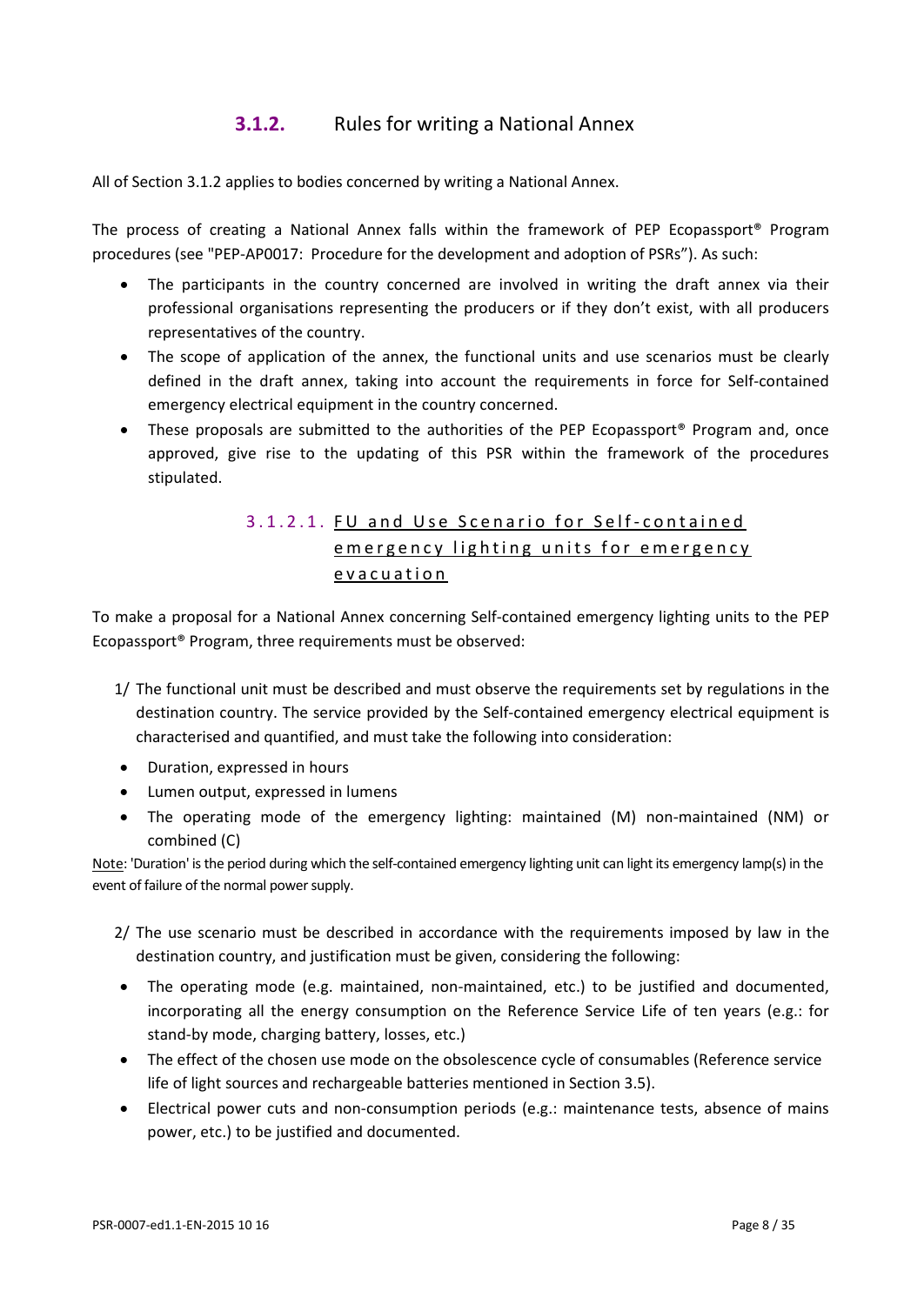3/ Once established and adopted, these rules and supporting evidence are recorded in the appendix of the present reference document. Their application is mandatory in the market concerned.

## 3.1.2.2. FU and Use Scenario for Self-contained alarm units

To make a proposal for a National Annex concerning Self-contained alarm units for emergency evacuation to the PEP Ecopassport® Program, three requirements must be observed:

- 1/ The functional unit must be described and must observe the requirements set by regulations in the destination country. The service provided by the audible and/or visual alarm unit is characterised and quantified, and must take the following into consideration:
- Duration, expressed in hours
- The maximum intensity of the audible signal, expressed in dB
- and/or the intensity of the light signal, expressed in candelas

Note: 'Duration' is the period during which the device remains able to sound the general alarm (broadcasting the audible and/or visual alarm for the time stipulated by national regulations) after the normal power supply has been cut.

- 2/ The use scenario must be described in accordance with the requirements imposed by law in the destination country, and justification must be given, considering the following:
- The operating mode to be justified and documented, incorporating all the energy consumption on the Reference Service Life of ten years (e.g.: for stand-by mode, charging battery, losses, etc.)
- The effect of the chosen operating mode on the obsolescence cycle of consumables (Reference Service Life of light sources and accumulators mentioned in Section 3.5),
- Electrical power cuts and non-consumption periods (e.g.: maintenance tests, absence of mains power, etc.) to be justified and documented.
- 3/ Once established and adopted, these rules and supporting evidence are recorded in the appendix of the present reference document. Their application is mandatory in the market concerned.

## **3.1.3.** FU and default Use Scenario in the absence of a National Annex

In the absence of a National Annex, requirements to draw up the FUs and usage scenarios are prescribed by default for all Self-contained emergency electrical equipment irrespective of destination market.

- 1/ For self-contained emergency lighting equipment, the functional unit must be described precisely. The service performed is characterised and quantified, and this must take the following information into account:
- Duration, expressed in hours
- Lumen output, expressed in lumens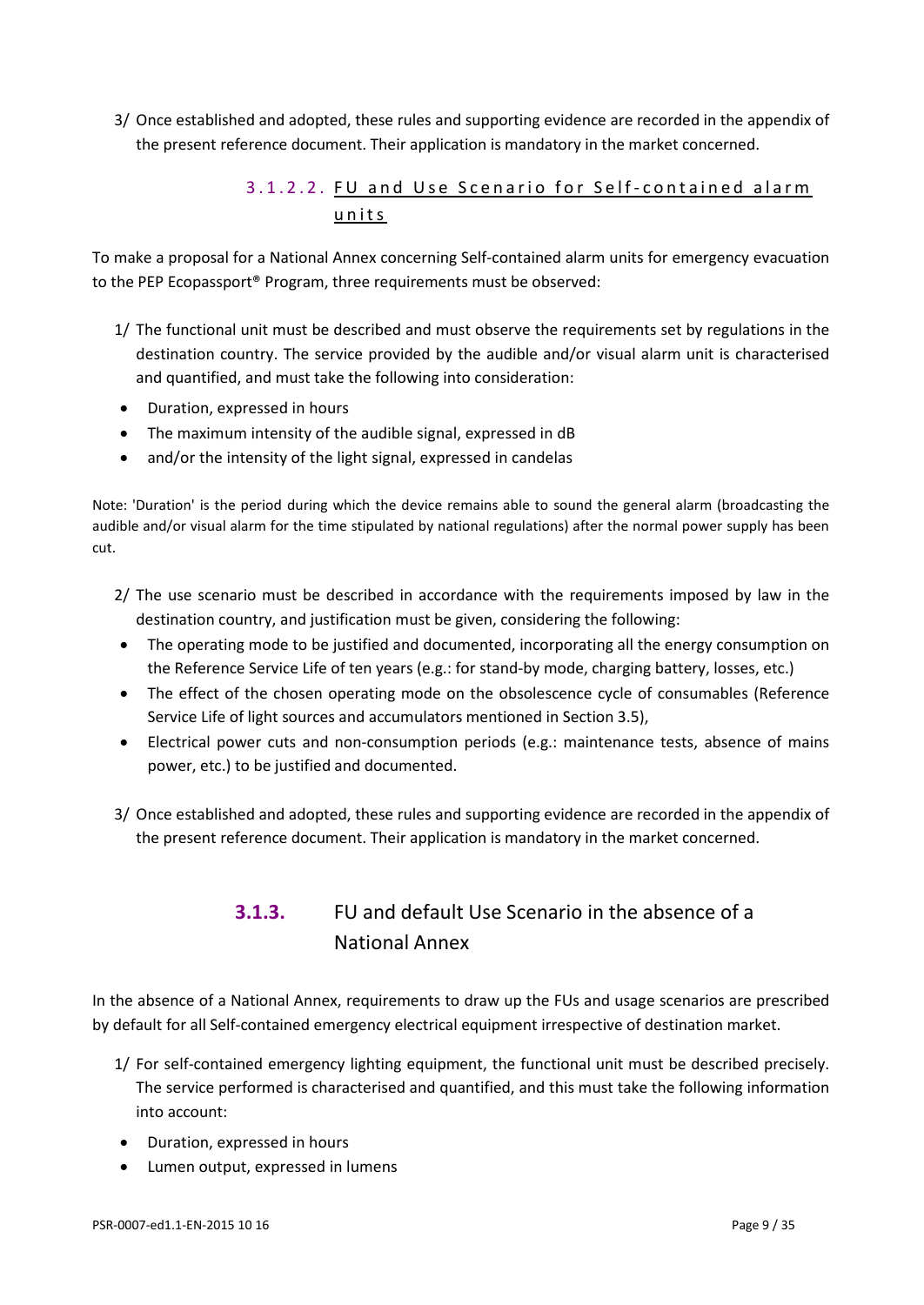• The operating mode of the emergency lighting: maintained (M) non-maintained (NM) or combined (C)

Note: 'Duration' is the period during which the self-contained emergency lighting unit can light its emergency lamp(s) in the event of failure of the normal power supply.

- 2/ For self-contained audio and/or visual (lighting) alarm devices, the functional unit must be described precisely. The service performed is characterised and quantified, and this must take the following information into account:
- Duration, expressed in hours,
- The maximum intensity of the audible signal, expressed in dB,
- and/or the intensity of the light signal, expressed in candelas.

Note: 'Duration' is the period during which the device remains able to sound the general alarm (broadcasting the audible and/or visual alarm for the time stipulated by national regulations) after the normal power supply has been cut.

- 3/ The operating mode of self-contained emergency electrical equipment is defined as follows (refer to justifications of the scenario in appendix 2.4):
- Normal power supply to the self-contained emergency electrical equipment is present for 100% of its service life.
- This means 8760 hours per year over a Reference Service Life of the equipment, set at 10 years (1),
- Non-consumption periods are considered to be negligible and thus are not taken into account (2)

Note (1): The basis for calculating this figure of 8760 hours does not take leap years into account.

<span id="page-9-0"></span>Note (2): The periods of non-consumption correspond to the periods during which the device does not consume energy from the electrical supply network following a deliberate cut or a power failure.

# **3.2.** System boundary

This paragraph complements and explains the Product Environmental Profile (PEP) Drafting Rules defined by the PEP Ecopassport® Program (PEP-PCR ed.3-EN-2015 04 02), defined in the following sections :

- "Manufacturing stage",
- "Installation stage",
- and "Use stage".

To determine the relevant reference flow<sup>4</sup>, on a consistent and transparent basis, the manufacturer must take the following into account for each family of self-contained emergency electrical equipment:

- The Self-contained emergency electrical equipment
- Its primary packaging (including wedging elements)
- Instruction manuals and labels dedicated to marking (e.g.: crossed-out dustbin) or production traceability, manufacturer address…
- Signage labels and label holders delivered with the product (pictograms and arrows).

Note: Note: For escape route emergency lighting delivered without signage labels, take into account the commercial catalogue number of the associated labels (label or set of labels available according to the manufacturer offer)

 $4$  The reference flow lists the elements to be counted in the LCA to perform the function expressed by the corresponding functional unit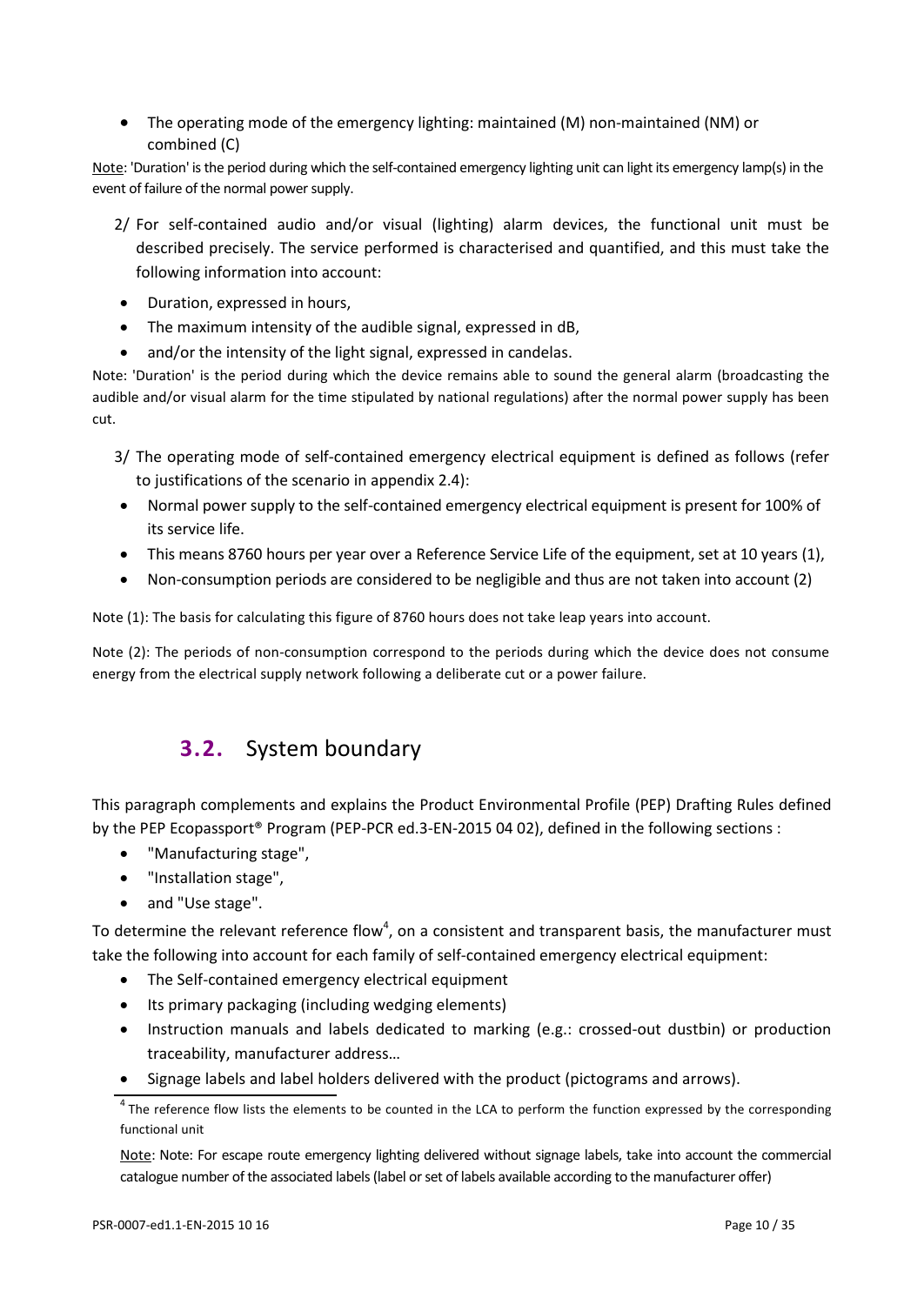- The maintenance parts and consumables necessary for the operation of the product during its Reference Service Life (e.g.: batteries and accumulators, light sources, etc.) – see Section 3.3.2 of the reference devoted to the handling of consumables,
- only when delivered and/or prescribed with the product, accessories (e.g. vandal-proof screws, stuffing box, tools, etc.), assembly and installation components (e.g. assembly spacers, screwdriver and locking tool, flush-mount box and accessories, cap and sealing plug, etc.), and accessories for mounting the equipment in the building.

Note 1: For portable equipment, the charger must be included in the reference flow Note 2: in accordance with PCR ed.3-EN-2015 04 02, a transport distance of 100 km is assumed for the travel of persons involved in the maintenance of AEASs.

The manufacturer must identify and record packages, components, products, and accessories counted in the LCA to perform the function expressed by the corresponding functional unit in the report accompanying the PEP.

The following flows must be omitted from the system boundary:

<span id="page-10-0"></span>• the configuration tools for addressing (e.g. remote controls, etc.) which depend on the type of installation and relate to different PEP,

## **3.3.** Use scenario

## **3.3.1.** Method for measuring the energy consumption of selfcontained emergency electrical equipment

To calculate the energy consumption of self-contained emergency electrical equipment in the use stage, the power value must be measured according to the standards in force, namely:

- The rated power supply voltage,
- In battery drip charge mode, except fast charging periods,
- Using an appropriate measuring device.

In accordance with the test methods specified in the standards in force, for permanent drip charge products, the power is measured after 48 hours with power applied.

For products that charge intermittently, the power chosen is the mean obtained during the 24 hours of recording, after 48 hours with power applied.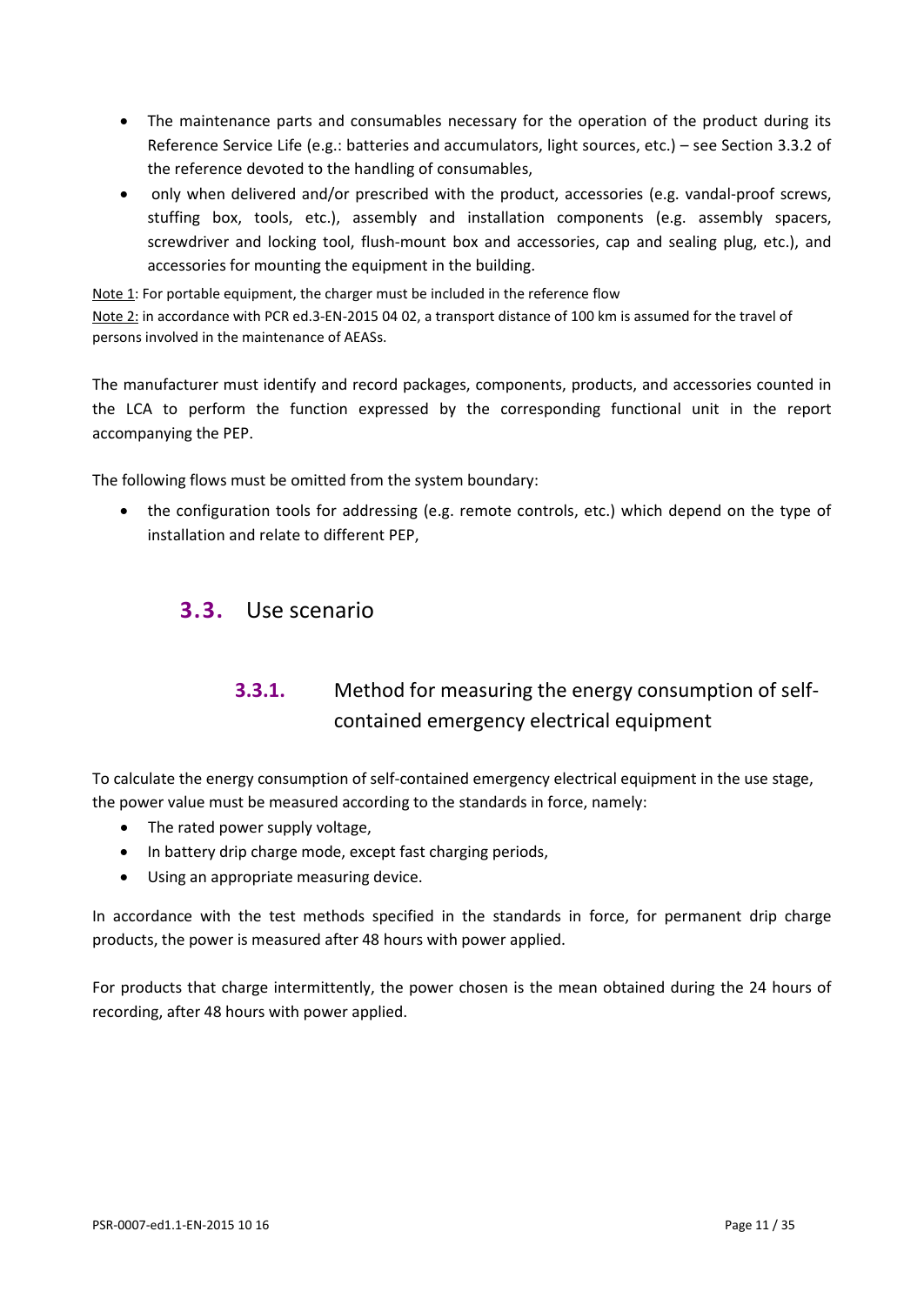## **3.3.2.** Accounting rules for consumables (light sources and accumulators)

This paragraph complements and explains the Product Environmental Profile (PEP) Drafting Rules defined by the PEP Ecopassport® Program (PEP-PCR ed.3-EN-2015 04 02), defined in the section concerning the 'Use Stage'.

In accordance with Tables 2, 3, and 4 below, the manufacturer must include the following in the reference flow:

- The emergency light source(s), charge indicator light source(s), and the accumulator pack supplied with the product. The environmental impacts associated with these original consumables must be counted in the manufacturing stage.
- Emergency light source(s), charge indicator light source(s), and replacement accumulator(s) required to maintain the operative condition of the self-contained emergency electrical equipment during their reference service life, which has been defined as 10 years. The environmental impacts associated with these replacement consumables must be counted in the manufacturing stage.
- The transportation of consumables and persons necessary to maintain self-contained emergency electrical equipment in operational condition during their Reference Service Life, defined as 10 years. The transport scenario to be used is defined in the PCR of the PEP Ecopassport® Program (PEP-PCR ed.3-EN-2015 04 02).

The Reference Service Life of the consumables used in the self-contained emergency electrical equipment is given in Tables 2, 3, and 4. These values are defined by default and concern emergency light sources and accumulators. They result from:

- The normative recommendations and data provided by the main suppliers of light sources and accumulators (e.g.: four-year duration for batteries guaranteed by their manufacturers in accordance with Standard EN 60-598-2-22),
- Data concerning power cuts supplied by network managers and building operators
- Feedback from maintenance professionals and manufacturers of the sector

The reference service life of consumables is calculated under the normal operating conditions (temperature, voltage, current, etc.) to which they are subjected in the product when powered at its rated voltage.

If another service life is used for consumables for the LCA, the manufacturer demonstrates, based on technical data sheets and/or ageing results, that the product was designed to allow an operating life exceeding the default value specified.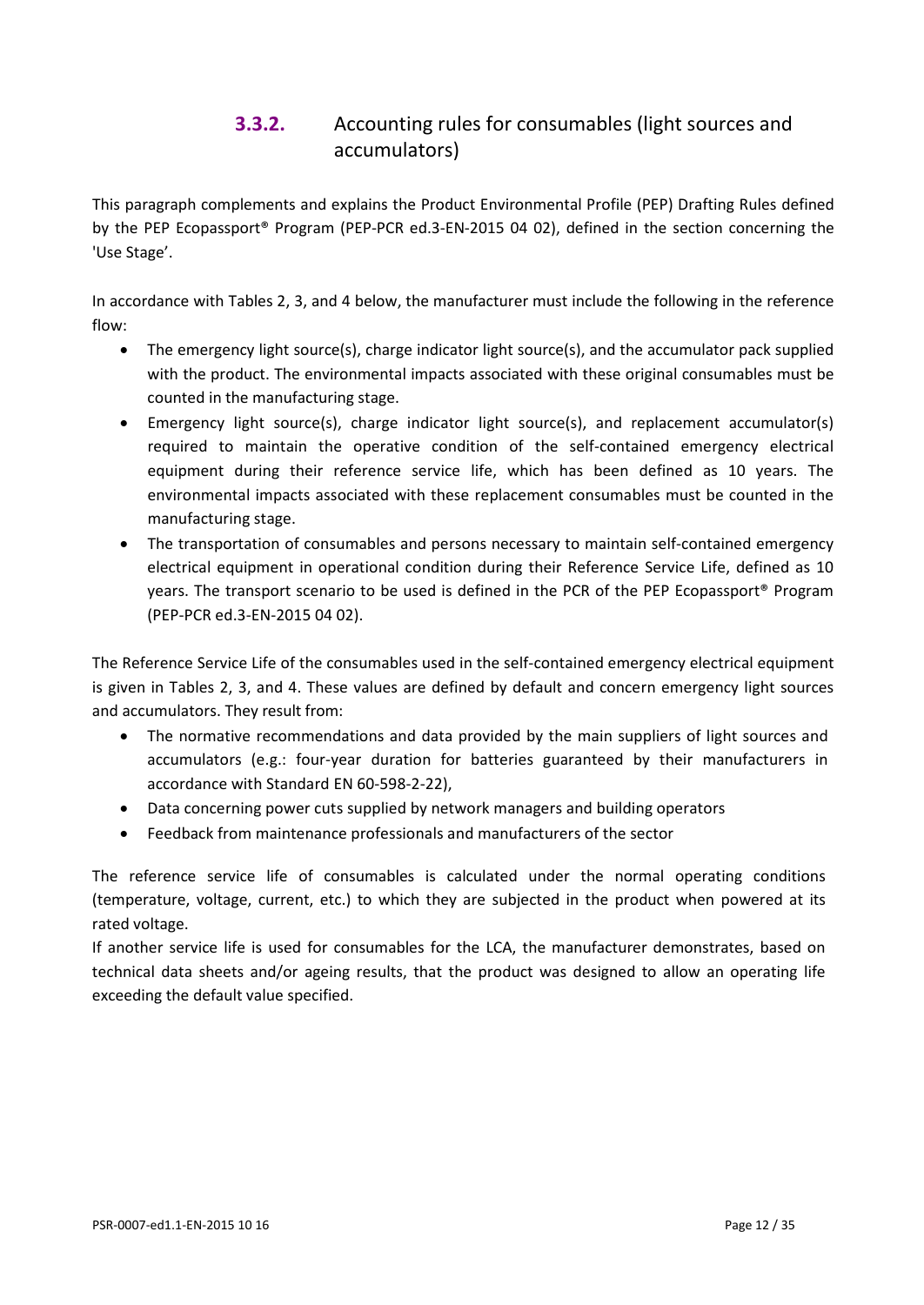#### *Table 2: Allowing for emergency light sources in the LCA of self-contained emergency electrical equipment*

| Operating mode of<br>the product | Reference service life used<br>for emergency light sources                                                                                                                                                               | Number of emergency light sources to count for the<br>10-year reference service life of the product                                                                                                                                                                                                                                                                                                                                                                                                             |
|----------------------------------|--------------------------------------------------------------------------------------------------------------------------------------------------------------------------------------------------------------------------|-----------------------------------------------------------------------------------------------------------------------------------------------------------------------------------------------------------------------------------------------------------------------------------------------------------------------------------------------------------------------------------------------------------------------------------------------------------------------------------------------------------------|
|                                  | Incandescent lamps<br>$= 1$ year                                                                                                                                                                                         | one set of light sources to be counted in the<br>manufacturing stage, and nine replacements during the<br>use phase                                                                                                                                                                                                                                                                                                                                                                                             |
| N <sub>o</sub><br>Maintained (1) | Fluorescent lamps<br>$= 10$ years                                                                                                                                                                                        |                                                                                                                                                                                                                                                                                                                                                                                                                                                                                                                 |
|                                  | <b>CCFL</b><br>$= 10$ years<br>LED (Light-Emitting<br>$Diode) = 10 years$                                                                                                                                                | one original light source to be counted in the<br>manufacturing stage, and 0 in the use stage                                                                                                                                                                                                                                                                                                                                                                                                                   |
|                                  | Fluorescent lamps<br>$= 1$ year                                                                                                                                                                                          | one set of light sources to be counted in the<br>manufacturing stage, and nine replacements during the<br>use stage                                                                                                                                                                                                                                                                                                                                                                                             |
|                                  | Incandescent lamps<br>$= 6$ months                                                                                                                                                                                       | one set of light sources to be counted in the<br>manufacturing stage, and 19 replacements during the use<br>stage                                                                                                                                                                                                                                                                                                                                                                                               |
| Maintained (2)                   | CCFL and LED, the reference<br>service light of the set of light<br>sources for operation in<br>maintained mode must be<br>justified in the appended<br>report and documented by<br>applying the following<br>procedure. | one original light source to be counted in the<br>manufacturing stage and X in the use stage according to<br>the reference service life of the light source. E.g.:<br>- for a light source with a reference service life of four<br>years, the light source will be replaced twice<br>- for a light source with a reference service life of eight<br>years, the light source will be replaced once<br>- for a light source with a reference service life of ten<br>years, the light source will not be replaced |

**(1) Non-maintained mode:** The devices are powered by the emergency energy source (accumulator or Central safety power supply systems), only in the event of failure of the normal power supply. In that case, the lighting function is active only when the normal power supply is absent.

**(2) Maintained mode:** Whether or not the normal power supply has failed, the devices are continuously supplied by the emergency energy source (accumulator or Central safety power supply systems). In that case, the lighting function is always active (presence or absence of the normal power supply)

The reference service life of sets of light sources used in Self-contained emergency electrical equipment in maintained mode must be supported and documented. This reference service life must be calculated under the normal operating conditions (casing temperature, voltage, current, etc.) to which they are subjected in the product when powered at its rated voltage. The minimum operating temperature in the device near the light source, chosen for the source, must be 40°C.

For this purpose, the manufacturer:

- Shows, based on technical data sheets, that the product was designed for a light source service life exceeding the corresponding default reference service life in Table 2.
- Or draws up a test report showing that the unit fulfils all of its functions after ageing during six months of normal operation at 70°C or three months at 80°C.
- Keeps the evidence, to be included in the report appended to the PEP.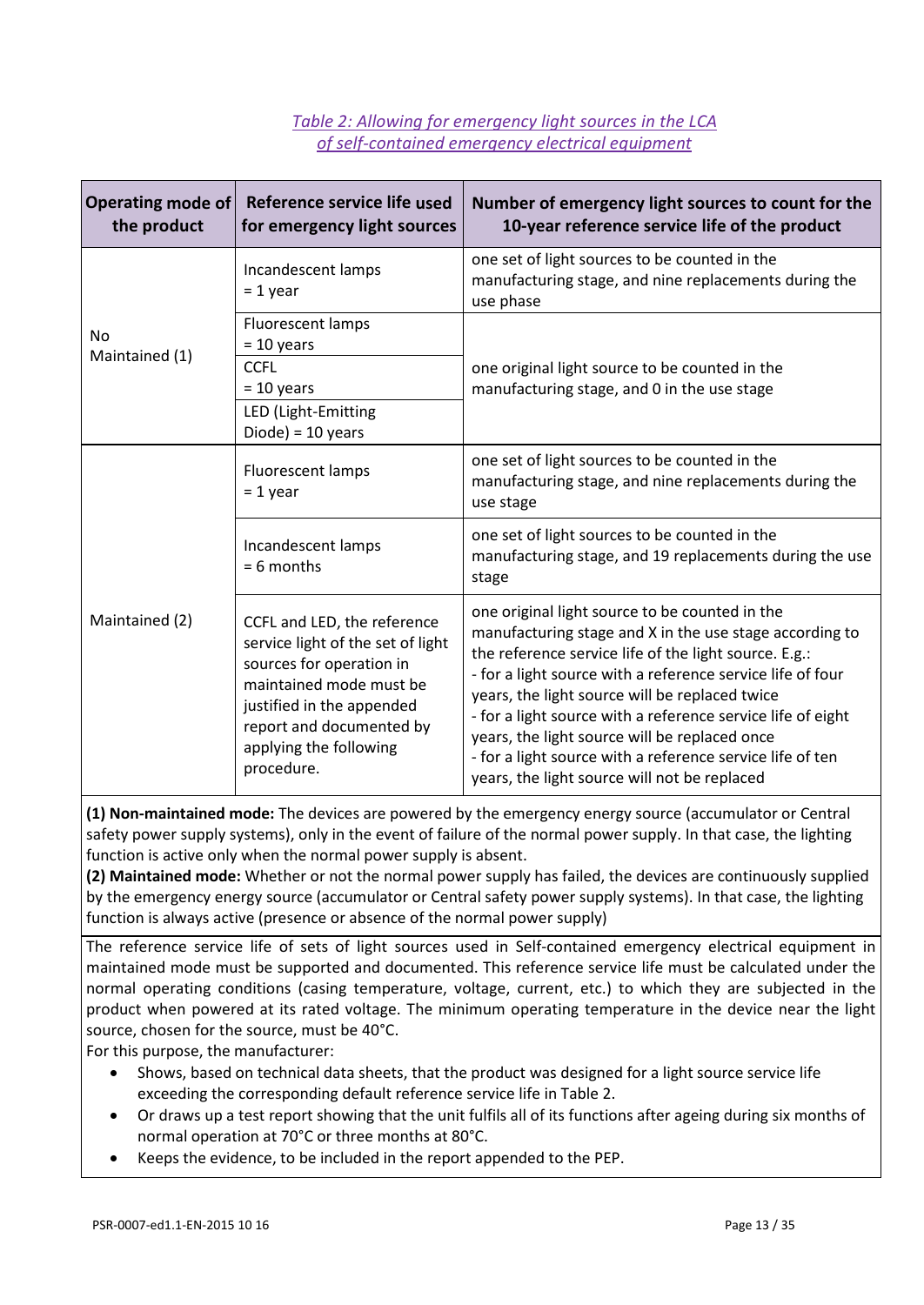### *Table 3: Allowing for charge indicator light sources in the LCA of self-contained emergency electrical equipment*

| Reference service life used for                                                                                                                                 | Number of charge indicator light sources to count for the                                                                                                                                                                                                                                                                                                                                                                                                                                                       |
|-----------------------------------------------------------------------------------------------------------------------------------------------------------------|-----------------------------------------------------------------------------------------------------------------------------------------------------------------------------------------------------------------------------------------------------------------------------------------------------------------------------------------------------------------------------------------------------------------------------------------------------------------------------------------------------------------|
| charge indicator light sources                                                                                                                                  | 10-year reference service life of the product                                                                                                                                                                                                                                                                                                                                                                                                                                                                   |
| Incandescent lamps                                                                                                                                              | 1 set of light sources to use in the manufacturing stage                                                                                                                                                                                                                                                                                                                                                                                                                                                        |
| $= 1$ year                                                                                                                                                      | and 9 replacement ones for the use stage                                                                                                                                                                                                                                                                                                                                                                                                                                                                        |
| For the LED (light-emitting diode),<br>the reference service life of the set<br>of light sources must be supported<br>and documented in the appended<br>report. | one original light source to be counted in the manufacturing stage<br>and X in the use stage according to the reference service life of the<br>light source. E.g.:<br>- for a light source with a reference service life of four years, the<br>light source will be replaced twice<br>- for a light source with a reference service life of eight years, the<br>light source will be replaced once<br>- for a light source with a reference service life of ten years, the<br>light source will not be replaced |

#### *Table 4: Counting the accumulators in the LCA of self-contained emergency electrical equipment*

| Reference service life used for<br>accumulators                                                                                                                             | Number of accumulators to be counted for the 10-year<br>reference service life of the product                                                                                                                                                                                                          |
|-----------------------------------------------------------------------------------------------------------------------------------------------------------------------------|--------------------------------------------------------------------------------------------------------------------------------------------------------------------------------------------------------------------------------------------------------------------------------------------------------|
| By default, the reference service life of<br>the accumulator is taken as four years<br>whatever its chemical system.                                                        | One original pack in the manufacturing stage and two<br>replacement packs in the use stage                                                                                                                                                                                                             |
| If the manufacturer can prove that the<br>accumulator used, has a reference<br>service life longer than four years, he<br>must supply the proof specified below             | One pack of original accumulators in the manufacturing stage<br>and x packs of accumulators in the use stage according to the<br>reference service life of the accumulators. E.g.:<br>- for an accumulator with a reference service life of four years,<br>the accumulator pack will be replaced twice |
| The reference service life<br>Reminder:<br>of<br>accumulators cannot be less than four years<br>according to the requirements of the standards<br>and regulations in force. | - for an accumulator with a reference service life of eight years,<br>the accumulator pack will be replaced once<br>- for an accumulator with a reference service life of ten years,<br>the accumulator pack will not be replaced<br>The reference service life of the accumulators used in the SELF-  |

The reference service life of the accumulators used in the Self-contained emergency electrical equipment must be supported and documented. This reference service life must be calculated under the normal operating conditions (casing temperature, voltage, current, etc.) to which the accumulator is subjected in the product when powered at its rated voltage. The minimum operating temperature in the device near the accumulator must be 40°C.

For this purpose, the manufacturer:

- Demonstrates, based on technical data sheets, that the product is designed for an accumulator operating life exceeding four years
- Or draws up a test report showing that the unit fulfils all of its functions after ageing during six months of normal operation at 70°C or three months at 80°C.
- Keeps the evidence, to be included in the report appended to the PEP.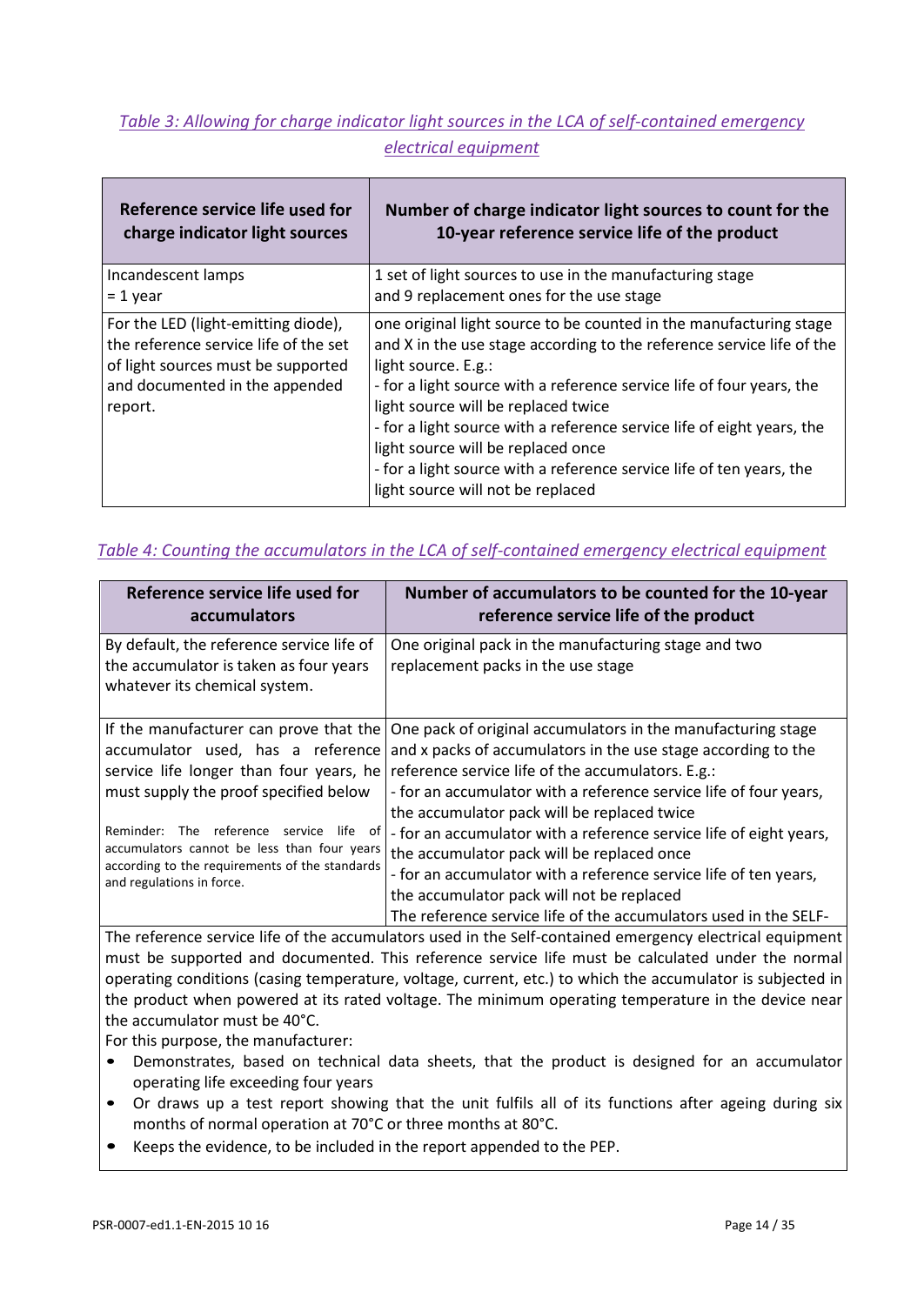# <span id="page-14-0"></span>**4.** Drafting and checking PEP : additional requirements

This paragraph complements and explains the Product Environmental Profile (PEP) Drafting Rules defined by the PEP Ecopassport® Program (PEP-PCR ed.3-EN-2015 04 02), defined in the 'Appended report' and in the rules 'Drafting the Product Environmental Profile'.

In the context of the procedures specified by the Program, the qualified verifier checks the PEPs concerning Self-contained emergency electrical equipment, taking the following specific writing requirements into account.

To comply with the transparency requirements specified by the reference standards and contribute to the correct interpretation of the data, the manufacturer gives the following information on the PEP that he wish to publish:

- The full name of the reference products, i.e. taken as reference for the LCA, to be specified in the PEP title
- The corresponding functional unit in accordance with the specifications in Section 3.1 and related appendix.
- The list of the different commercial references covered by the PEP, using the table below given as an example. In this case, the table is preceded by the following sentence:

*"The environmental impact calculated for the reference product is applicable to the following commercial references:"*

| <b>Product Reference</b> | IP<br>rating | IΚ<br><b>Protection   Mechanical shock index</b> | <b>Consumption in</b><br>Watts $(*)$ |
|--------------------------|--------------|--------------------------------------------------|--------------------------------------|
|                          |              |                                                  |                                      |
|                          |              |                                                  |                                      |

Note (\*): Energy consumption of the product in the use stage, measured according to the method described in section 3.3.1.

To draw up the list of commercial references covered by the PEP, the manufacturer:

• Guarantees that these references have smaller or equal environmental impacts to those of the reference product for all of the indicators calculated using an identical energy model and identical LCA hypothesis.

Moreover, the manufacturer:

- Specifies the details of the use scenario chosen, to be recorded in the "Use stage" section.
- Gives the following text under the environmental impact table: "The life cycle analysis is compliant with the specific rules applicable to Self-contained emergency electrical equipment PSR000X-edX-EN-YYYY MM DD (\*\*), available on the website [www.pep-](http://www.pep-ecopassport.org/) [ecopassport.org"](http://www.pep-ecopassport.org/)

Note (\*\*): Enter the version of the PSR in force on which the LCA is based

• For emergency lighting powered by Central Power System, including a stand-by function, the manufacturer must calculate and declare the environmental impacts of the product in two distinct tables, with and without the stand-by function activated. (Refer to the definition of stand-by mode for Central Power System in Section 6)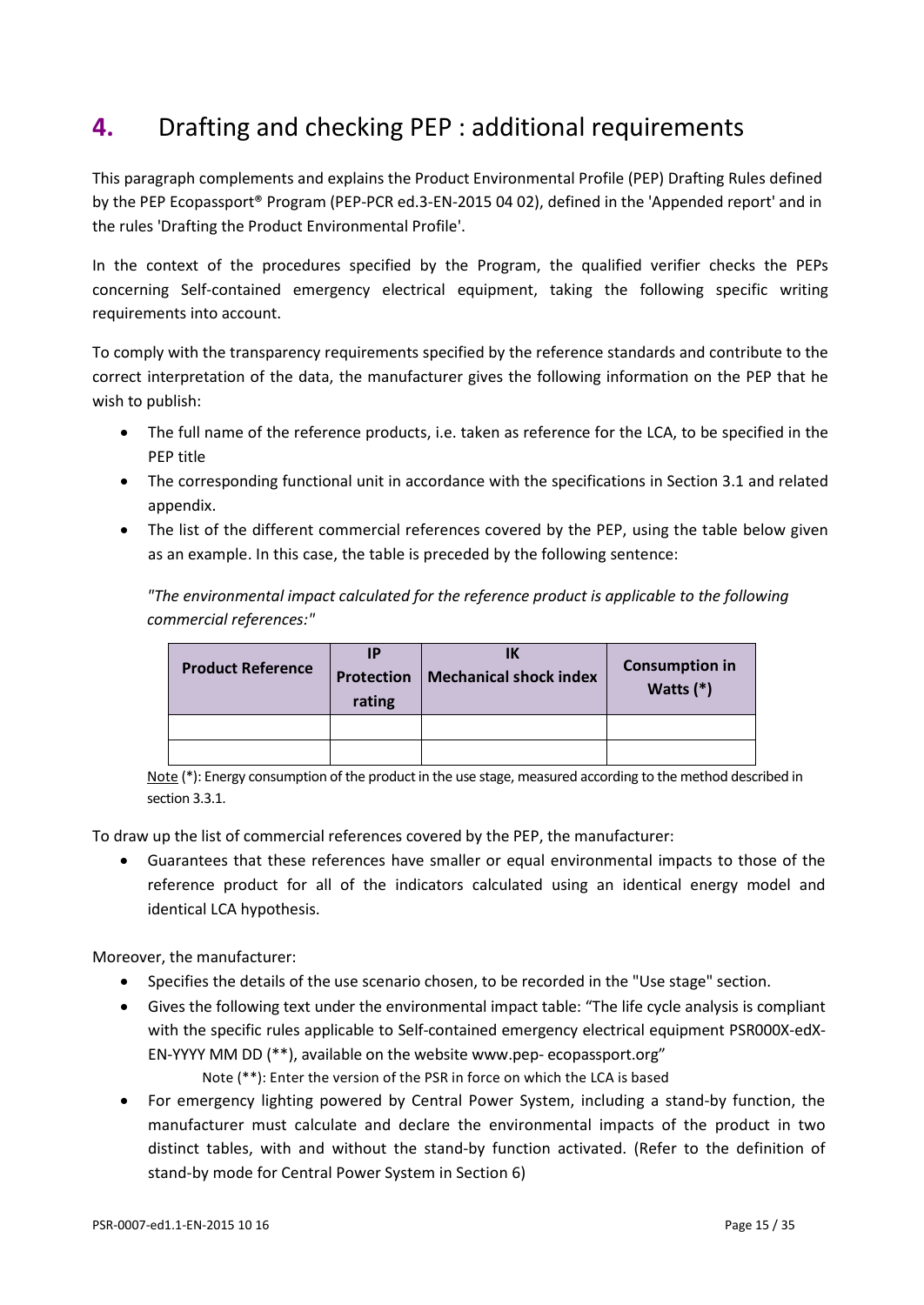Concerning instructions for use of products to limit their environmental impact, the manufacturer writes the following on the PEP:

- For slave luminaire powered by a Central Power System: *"To limit the impact of your installation on the environment and reduce your energy and maintenance bill, operate emergency lighting for open area in non-maintained mode."* (1)
- For self-contained emergency lighting: *"The use of a remote control to place the system on stand-by in periods when the establishment is idle can reduce the environmental impact of your installation by as much as 20% and reduce your electricity bill."* (2)

Note (1): When regulations allow

Note (2): The 20% savings is justified and documented at the end of Appendix A2-4. Because this saving depends on the user's conditions of use, and to avoid misleading the user, these notifications must be placed after the impact table, in the last section, "additional information" (also called "eco-solutions"), to avoid giving the impression that the calculation of the indicators takes the stand-by mechanism into account.

# <span id="page-15-0"></span>**5 . Update rule for PEP on self-contained emergency electrical equipment**

Any PEP recorded by the PEP Ecopassport® Program must be updated and a new record created whenever the product to which it refers, a change in technology is applied to :

- The battery
- And/or the light source
- And/or the electronic board
- And/or its casing.

These parameters are chosen because changes in them strongly affect the value of the environmental impacts of the Self-contained emergency electrical equipment.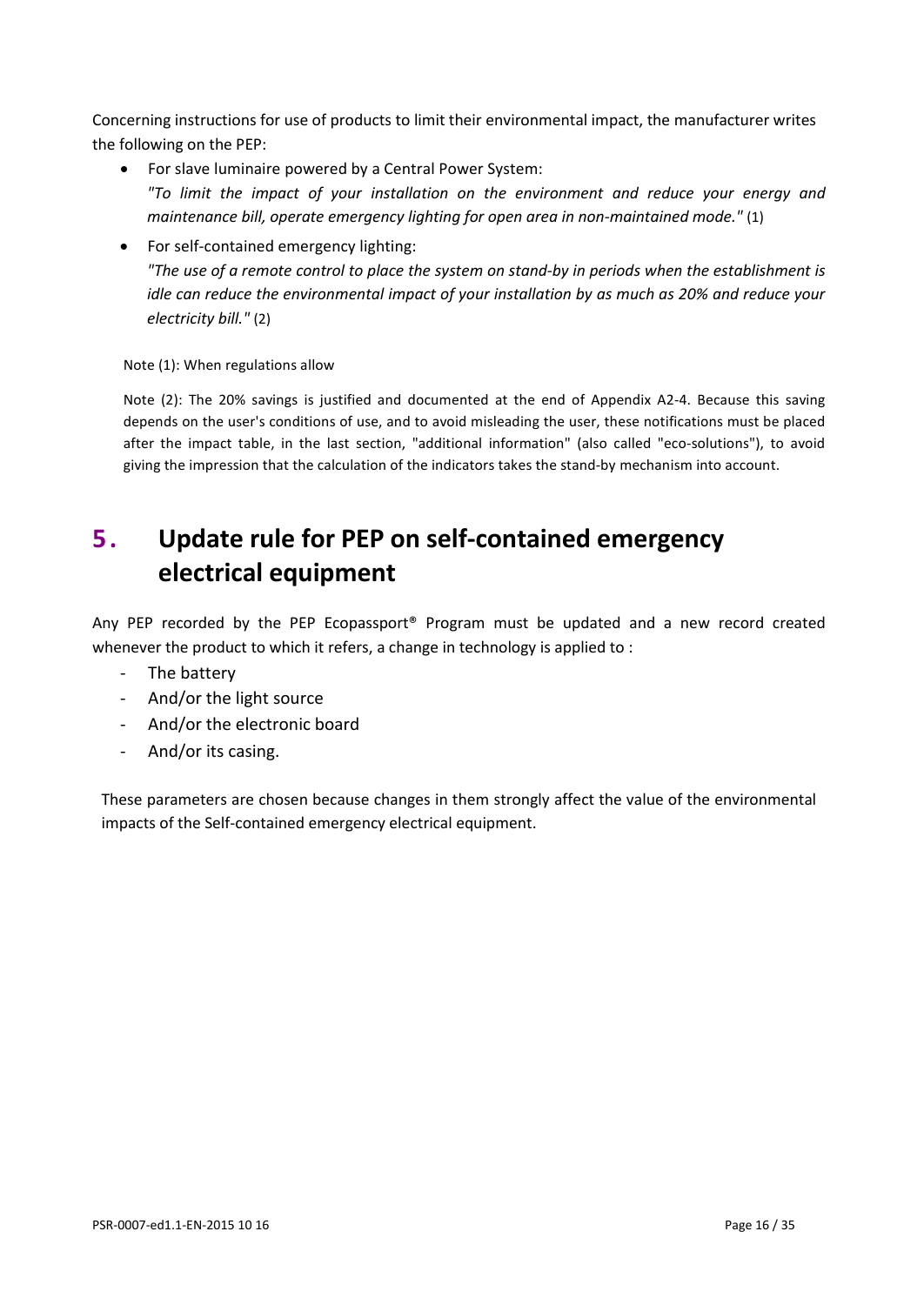# <span id="page-16-1"></span><span id="page-16-0"></span>**6. Glossary and definitions**

## **6.1.** Meaning of the abbreviations used in the PSR reference document

- AEAS: Self-contained emergency electrical equipment
- DVR : Reference Service Life (RSL)
- CCFL: cold cathode lamp
- BAES: Self-contained emergency lighting for open area or for escape route
- BAEH: Self-contained Emergency lighting for residential buildings
- LSC: Slave luminaire for CPS (Central Power System)
- Spotlight unit: Emergency lighting unit equipped with powerful emergency lamps (pivoting spotlights)
- BAPI: Self-contained portable emergency luminaire
- BAES + BAEH: Self-contained emergency lighting for facilities with sleeping premises
- BAES + DBR: self-contained emergency lighting for reinforced escape route for people with reduced mobility
- BAES + DL: self-contained emergency lighting with beacon light device
- LSC + DBR: Emergency lighting slave luminaire for people with reduced mobility
- LSC + DL: Emergency lighting slave luminaire with beacon light device
- BAAS: Self-contained audible alarm units for emergency evacuation
- BAAS + DL: self-contained audible alarm units for emergency evacuation with beacon light device
- BAAL: Self-contained visual alarm units for emergency evacuation
- <span id="page-16-2"></span>• BAAS Pr: Self-contained monitoring panel for fire alarm devices

## **6.2.** Definitions

**Non-maintained emergency luminaire** (definition of EN60598-2-22 clause 22.3.6) : luminaire in which the emergency lighting lamps are in operation only when the supply to the normal lighting fails

**Maintained emergency luminaire** (definition of EN60598-2-22 clause 22.3.5) : luminaire in which the emergency lighting lamps are energized at all times when normal or emergency lighting is required

**Normal supply failure** (definition of EN60598-2-22 clause 22.3.13) : condition in which the normal lighting can no longer provide a minimum illuminance for emergency escape purposes and when the emergency lighting should become operative

#### **Normal mode for CPS slave luminaires :**

A slave luminaire powered in maintained mode can be designed to provide in the normal mode (when normal lighting supply is on) a lumen output lower than its emergency lumen output (when normal lighting supply failed). In this case the power consumption of the slave luminaire is less than that which would be consumed by the luminaire in emergency mode.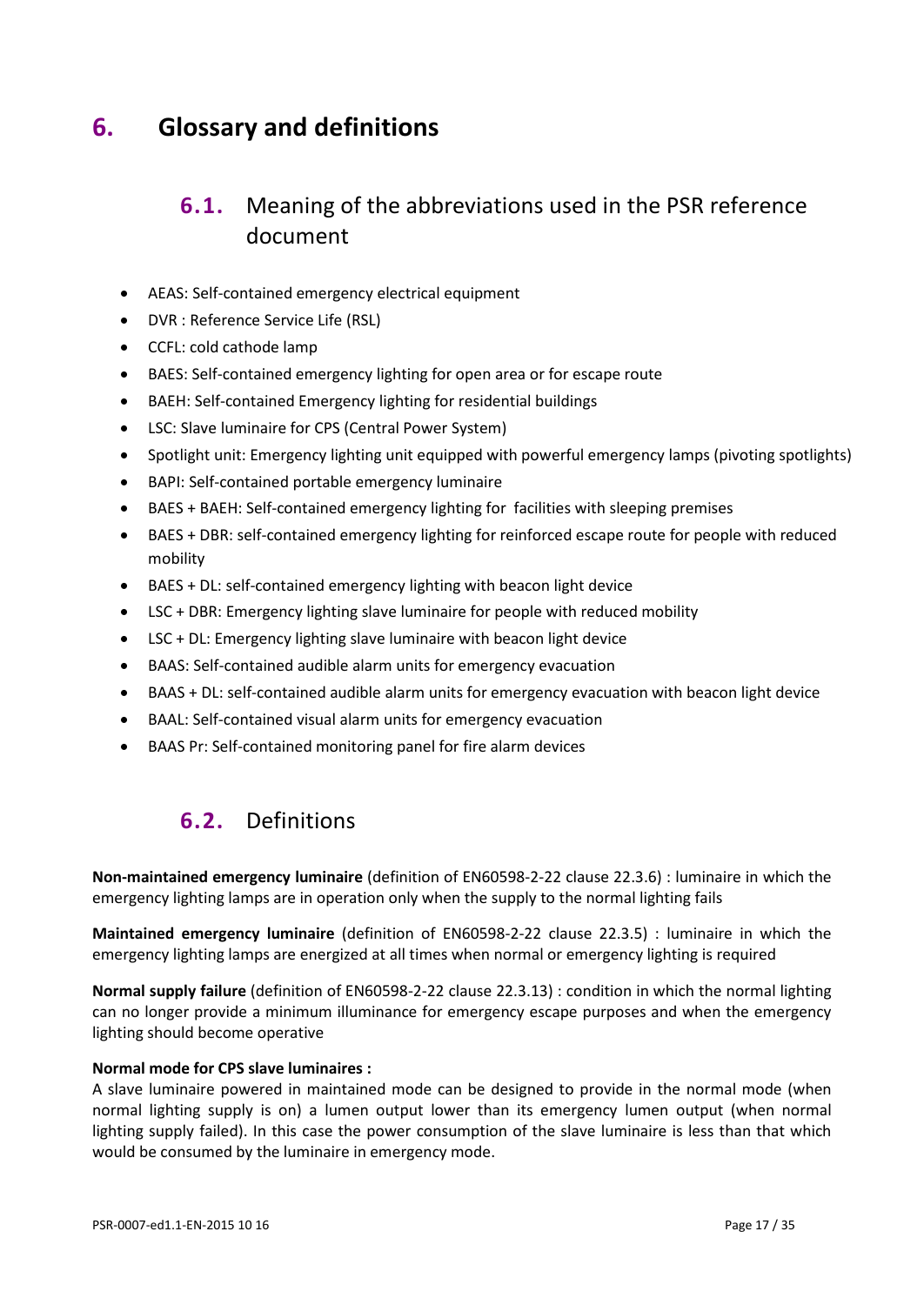# <span id="page-17-1"></span><span id="page-17-0"></span>**7. Appendices**

## **7.1.** Appendix 1: National Annex Template

To ensure the consistency of the reference document and specify what is expected as described in Section 3.1.2, the recommended National Annex template is given below

 $(X =$  Annex Number /  $Y =$  country concerned)

Appendix X: Specific PEP ecopassport® drafting rules for Self-contained emergency electrical equipment on the Y market

AX-1 - Scope of the Y National Annex

AX-2 - Reference standards and texts for Self-contained emergency electrical equipment on the Y market

AX-3 - Functional Unit and use scenario for Self-contained emergency electrical equipment for the Y market

AX-4 - Justification of assumptions applied to the energy consumption calculation

# **7.2.** Appendix 2: PEP ecopassport® drafting rules for Selfcontained emergency electrical equipment placed on the market

In accordance with Section 3.1 of the present reference document, this national annex defines particular requirements for performing LCAs and for the publication of PEP (Product Environmental Profile) concerning Self-contained emergency electrical equipment marketed in France, taking into account the regulatory and standardisation requirements governing their performance and their conditions of use and maintenance.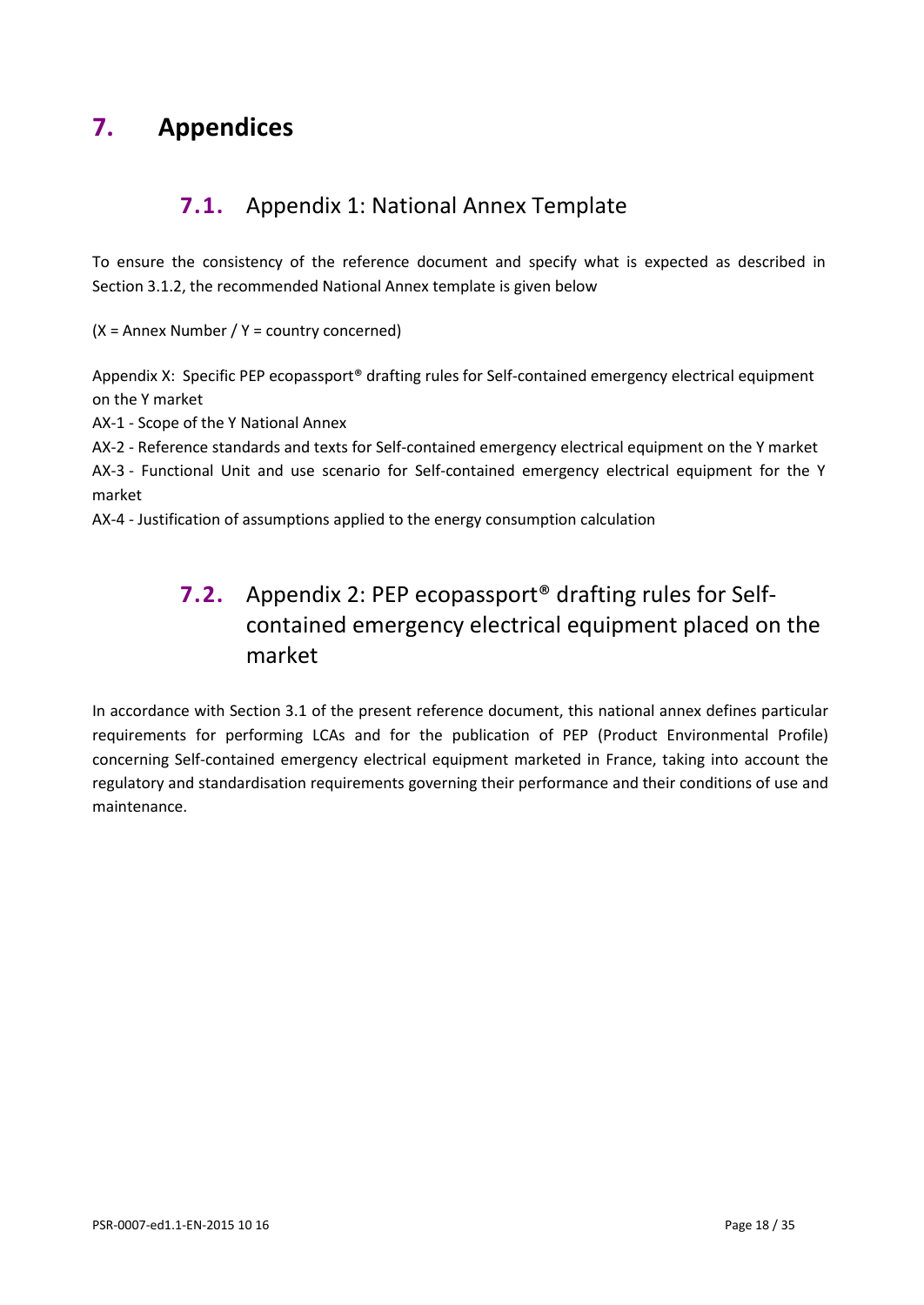## **7.2.1.** Scope of the French National Annex

The PEP Ecopassport® drafting rules apply to all Self-contained emergency electrical equipment marketed everywhere in French territory (mainland France and French overseas departments and territories).

These devices fall into four separate categories, with specific rules for each:

- Open Area emergency Lighting
- Escape route emergency Lighting
- Self-contained portable emergency luminaire
- Self-contained audible and/or visual alarm units for emergency evacuation

This segmentation is based on the function of the products and refers to the applicable French, European, and international standards. (Refer to Table 5 below.) The French standards (NFC or UTE C) take national regulatory recommendations into account and supplement the corresponding European (EN) and international (IEC) standards.

Note 1: The LCA and environmental declaration rules concerning Central safety power supply systems will be discussed later, in version 2.0 of the PSR, in accordance with the work on other types of power supply.

Note 2: Non- self-contained audible devices and conversion kits are not considered to be within the scope of the self-contained emergency electrical equipment and their normative framework.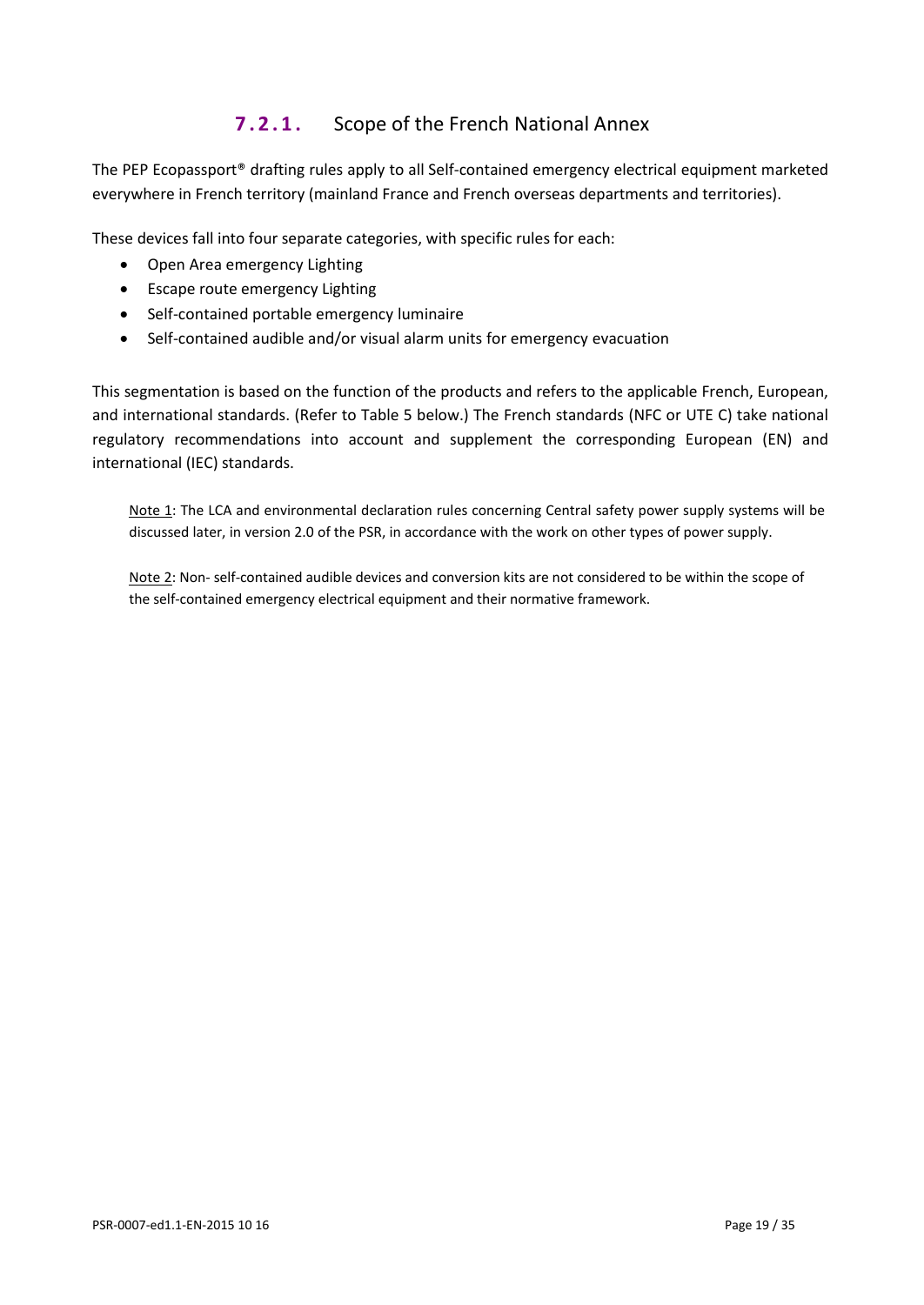## **7.2.2.** A2-2 - Reference standards and texts for Self contained emergency electrical equipment on the French market

### *Table 5: Definition and content of self-contained emergency electrical equipment categories for*

|                                       |                                                                                                     | <u></u>                  |                                                                                                         |                                                                                                          |
|---------------------------------------|-----------------------------------------------------------------------------------------------------|--------------------------|---------------------------------------------------------------------------------------------------------|----------------------------------------------------------------------------------------------------------|
| <b>Families of product</b>            | <b>Main function</b><br>(in the event of electrical<br>power supply failure)                        | <b>Type of device</b>    | <b>Designation</b>                                                                                      | <b>Normative reference</b><br>documents<br>To be observed                                                |
|                                       |                                                                                                     | <b>BAES</b> open area    | Self-contained<br>emergency lighting for<br>open area                                                   | NFC71-801<br><b>UTE C71-806</b><br>NFC71-820<br>NF EN 60598-2-22                                         |
| 1. Open Area<br>emergency Lighting    | Reduce the risk of panic by<br>providing lighting that<br>guarantees the visibility of<br>obstacles | <b>LSC open Area</b>     | Slave luminaire for CPS<br>(central power system) for<br>open area LSC ≥ 150 lumen                      | UTEC71-802<br>UTEC71-802F1<br>UTEC71-802F2<br>NF EN 60598-2-22                                           |
|                                       |                                                                                                     | Spotlight units          | Spotlight units                                                                                         | NFC71-800<br>NFC71-801<br>NFC71-820<br><b>UTE C71-806</b><br>NF EN 60598-2-22                            |
|                                       | Facilitate the evacuation of<br>personnel by lighting up exit<br>routes and obstacles               | <b>BAES</b> escape route | Self-contained<br>emergency lighting for<br>escape route                                                | NFC71-800<br><b>UTE C71-806</b><br>NFC71-820<br>NF EN 60598-2-22                                         |
|                                       |                                                                                                     | <b>BAEH</b>              | Self-contained<br>Emergency lighting for<br>residential buildings                                       | NFC71-805<br><b>UTE C71-806</b><br>NFC71-820<br>NF EN 60598-2-22                                         |
|                                       |                                                                                                     | <b>BAES + BAEH</b>       | Self-contained emergency<br>lighting for Facilities with<br>sleeping premises                           | <b>UTE C 71-803</b><br><b>UTE C71-806</b><br>NFC71-820<br>NF EN 60598-2-22                               |
| 2. Escape route<br>emergency Lighting |                                                                                                     | LSC escape route         | Slave luminaire for CPS<br>(central power system)<br>< 150 lumen                                        | UTEC71-802<br>UTEC71-802F1<br>UTEC71-802F2<br>NF EN 60598-2-22                                           |
|                                       |                                                                                                     | <b>BAES+DBR</b>          | self-contained emergency<br>lighting for reinforced<br>escape route for people<br>with reduced mobility | NFC71-800<br><b>UTE C71-806</b><br>NFC71-820<br>NF EN 60598-2-22<br>P96A-101 AFNOR reference<br>document |
|                                       |                                                                                                     | LSC+DBR                  | Emergency lighting slave<br>luminaire for people with<br>reduced mobility                               | UTEC71-802<br>UTEC71-802F1<br>UTEC71-802F2<br>NF EN 60598-2-22<br>P96A-101 AFNOR reference<br>document   |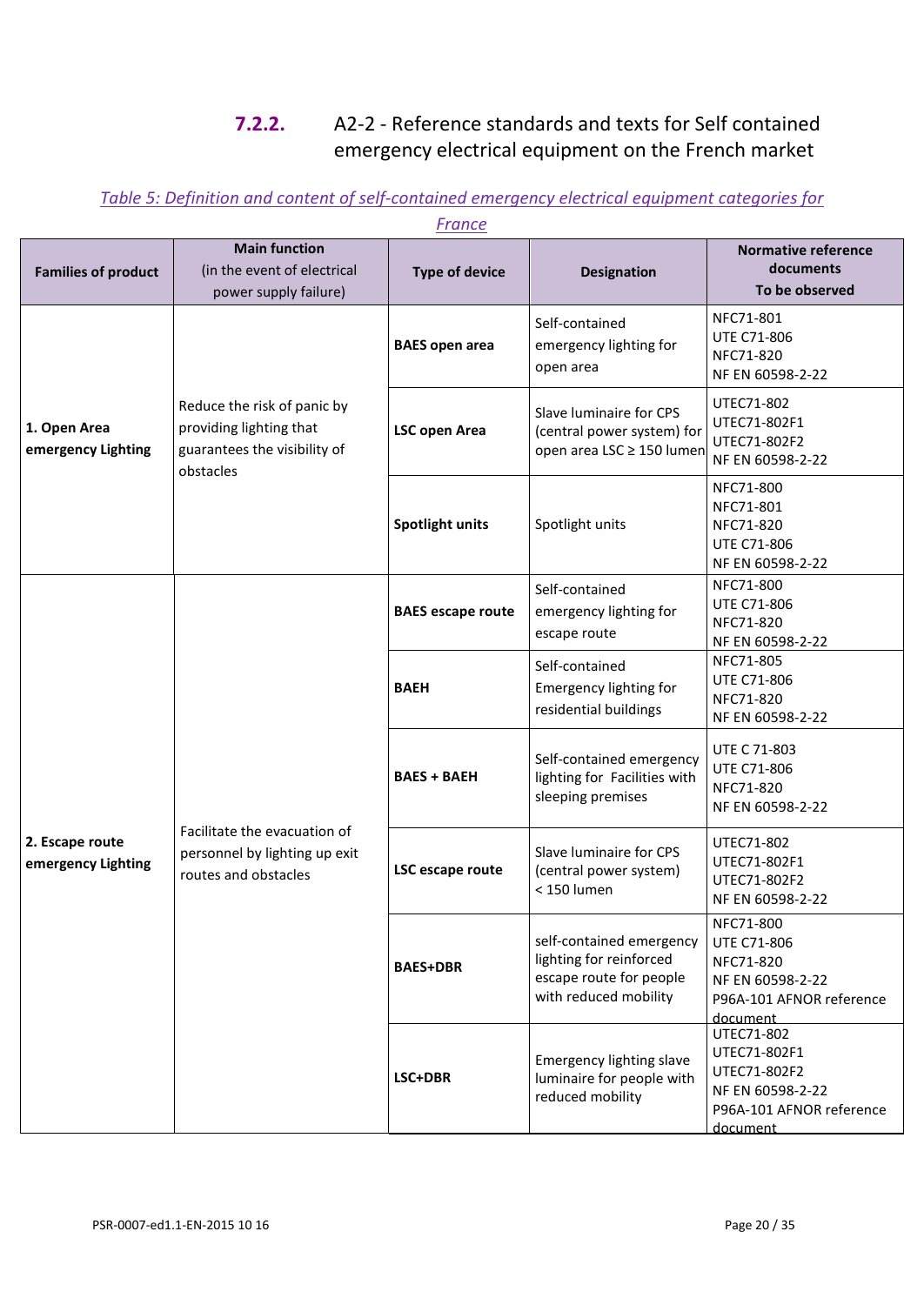| <b>Families of product</b>                                  | <b>Main function</b><br>(in the event of electrical<br>power supply failure)                  | <b>Type of device</b> | <b>Designation</b>                                                                                                | <b>Normative reference</b><br>documents<br>To be observed                                              |
|-------------------------------------------------------------|-----------------------------------------------------------------------------------------------|-----------------------|-------------------------------------------------------------------------------------------------------------------|--------------------------------------------------------------------------------------------------------|
| 2. Escape route                                             | Facilitate the evacuation of                                                                  | <b>BAES+DL</b>        | Self-contained emergency<br>lighting with beacon light<br>device                                                  | NFC71-800<br>NFC71-806<br>NFC71-820<br>NF EN 60598-2-22<br>P96A-101 AFNOR reference<br>document        |
| emergency Lighting                                          | personnel by lighting up exit<br>routes and obstacles                                         | LSC+DL                | <b>Emergency lighting slave</b><br>luminaire with beacon<br>light device for hearing-<br>impaired or deaf persons | UTEC71-802<br>UTEC71-802F1<br>UTEC71-802F2<br>NF EN 60598-2-22<br>P96A-101 AFNOR reference<br>document |
| 3. Self-contained<br>portable emergency<br><b>luminaire</b> | To supply portable lighting for<br>the purpose of performing<br>servicing in a technical room | <b>BAPI</b>           | Self-contained portable<br>emergency luminaire                                                                    | NFC71-810<br>Pr EN60598-2-22 Appendix E                                                                |
|                                                             | To alert the public by sounding<br>the general fire alarm                                     | <b>BAAS</b>           | Self-contained audible<br>alarm units for emergency<br>evacuation                                                 | NFC48-150                                                                                              |
| 4. Sounding of                                              | To control the<br>sounders and/or lights of the<br>type Sa (satellite) general fire<br>alarm  | <b>BAAS Pr</b>        | Self-contained monitoring<br>panel for fire alarm<br>devices                                                      | NFC48-150                                                                                              |
| the fire alarm                                              | To alert the public by sounding<br>and/or flashing the general fire                           | <b>BAAS+DL</b>        | Self-contained audible<br>alarm units for emergency<br>evacuation with beacon<br>light device                     | NFC48-150<br>P96A-101 AFNOR reference<br>document                                                      |
|                                                             | alarm                                                                                         | <b>BAAL</b>           | Self-contained audible<br>alarm units for emergency<br>evacuation                                                 | NF C 48-150                                                                                            |

## **7.2.3.** Functional Unit and use scenario for Self-contained emergency electrical equipment on the French market

These requirements supplement and specify for self-contained emergency electrical equipment intended for the French market, the requirements defined:

- In Section 3.1 of the present reference document,
- In the 'Functional unit and description of the reference flow' and 'Reference product and methodology' sections contained in Product Environmental Profile (PEP) Drafting Rules defined by the PEP Ecopassport® Program (PEP-PCR ed.3-EN-2015 04 02).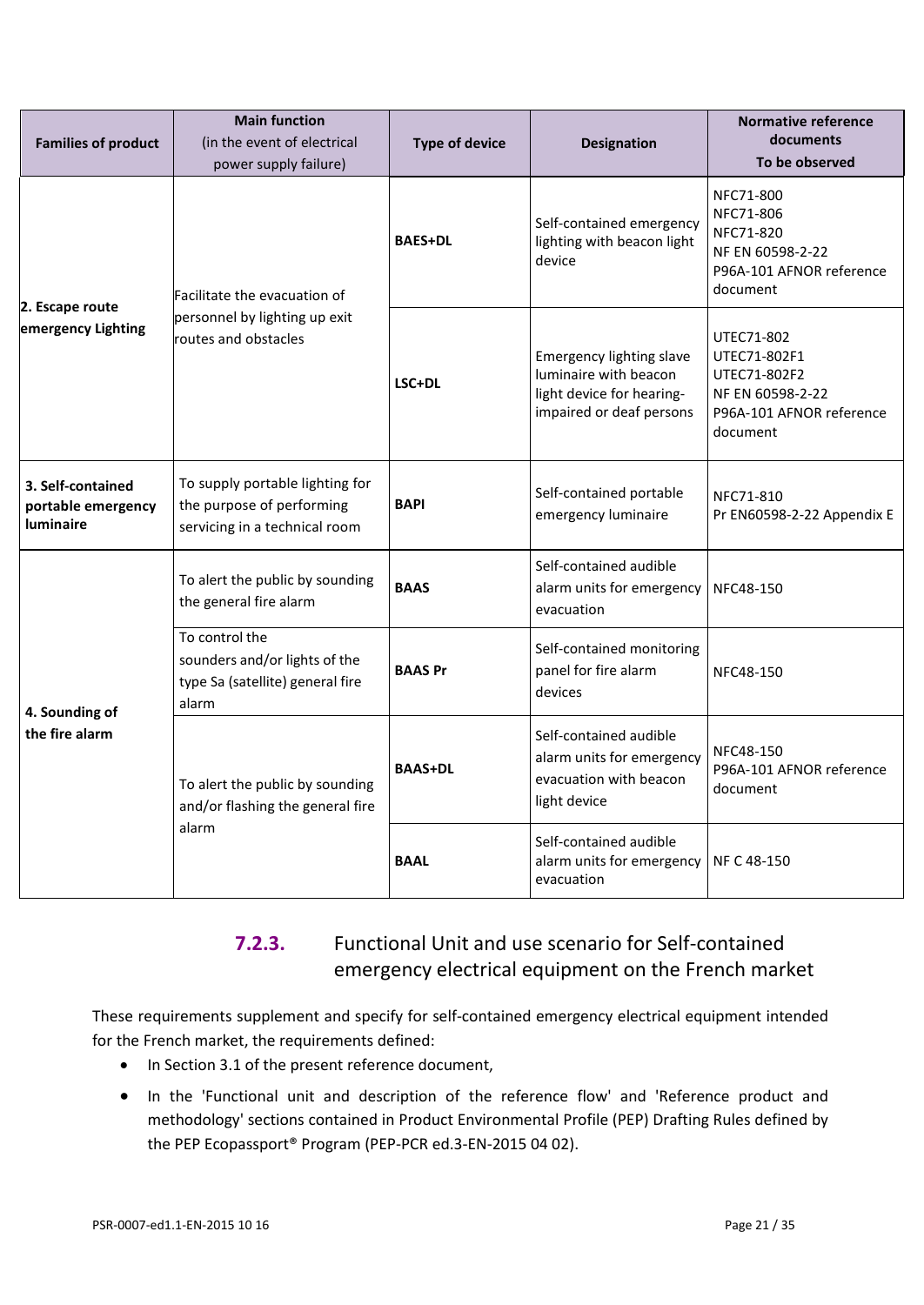To draw up the PEP for a self-contained emergency electrical equipment for the French market, the manufacturer must clearly specify the functional unit<sup>5</sup> in the PEP, complying with the corresponding writing rules defined below for each family and type of self-contained emergency electrical equipment:

- Family 1: Open Area emergency Lighting
- Family 2: Escape route emergency Lighting
- Family 3: Self-contained portable emergency luminaire
- Family 4: Self-contained audible alarm units for emergency evacuation

#### **Family 1: Open Area emergency Lighting**

#### *Table 6: Functional unit and use scenario for the Open area emergency lighting*

| <b>Families</b><br>of<br>product                                                                                                                                                                                                                               | <b>Product</b><br>$(**)$                         | <b>Functions</b> |                       |                                                                                                                                                     | <b>RSL</b> and<br>power supply<br>mode                                                                                                                                                                                 | Use scenario<br>to be taken into account to<br>calculate the energy<br>consumption                                                                                                                                                                                                                                                                  |
|----------------------------------------------------------------------------------------------------------------------------------------------------------------------------------------------------------------------------------------------------------------|--------------------------------------------------|------------------|-----------------------|-----------------------------------------------------------------------------------------------------------------------------------------------------|------------------------------------------------------------------------------------------------------------------------------------------------------------------------------------------------------------------------|-----------------------------------------------------------------------------------------------------------------------------------------------------------------------------------------------------------------------------------------------------------------------------------------------------------------------------------------------------|
| (**) The full name of the reference product is clearly specified in the<br>title of the PEP. The FU must be indicated in its entirety on the PEP, as<br>shown below in purple. The manufacturer fills in the fields to be<br>completed when this is specified. |                                                  |                  |                       |                                                                                                                                                     | produce use scenario" paragraph.<br>$\rightarrow$ (*) Justification in Appendix A2-4                                                                                                                                   | These requirements supplement and add detail to the<br>requirements in force defined Product Environmental<br>Profile (PEP) Drafting Rules defined by the PEP<br>Ecopassport® Program (PEP-PCR ed.3-EN-2015 04<br>02) and defined in the "Use stage" and "Reference                                                                                 |
| Open Area<br>emergency<br>Lighting                                                                                                                                                                                                                             | <b>BAES</b><br>Spotligh<br>t units<br><b>LSC</b> | <b>Prevent</b>   | panic by<br>providing | <b>YY lumens of</b><br>lighting to<br>guarantee the<br>visibility of<br>obstacles for<br>one hour in<br>the event of an<br>electrical<br>power cut. | This function is<br>provided for ten<br>years by its self-<br>contained power<br>supply"<br>This function is<br>provided for ten<br>years by its self-<br>contained power<br>supply<br>"This function.<br>powered by a | - Calculate all energy<br>consumptions in stand-by<br>mode, counting<br>8760 h/year of mains presence<br>for 10 years (365 days x 24<br>hours $(*)$ )<br>- Neglect periods of energy<br>non-consumption generated<br>in the usage stage<br>by Self-contained emergency<br>electrical equipment (*)<br>- Same as above<br>- CAUTION: The consumption |
|                                                                                                                                                                                                                                                                |                                                  | $\geq 150$ lm    |                       | <b>Central safety power</b><br>supply systems, is<br>provided for ten<br>vears".                                                                    | of ambient central source<br>lighting devices must be<br>calculated in non-<br>maintained mode (*)                                                                                                                     |                                                                                                                                                                                                                                                                                                                                                     |

 $<sup>5</sup>$  The ISO 14040 standard defines the functional unit (FU) as the 'quantified performance of a system of products intended to be</sup> used as a reference unit in a life cycle analysis'. For SELF-CONTAINED EMERGENCY ELECTRICAL EQUIPMENT, the service performed to be quantified is associated with an duration and/or a luminous and/or sound intensity.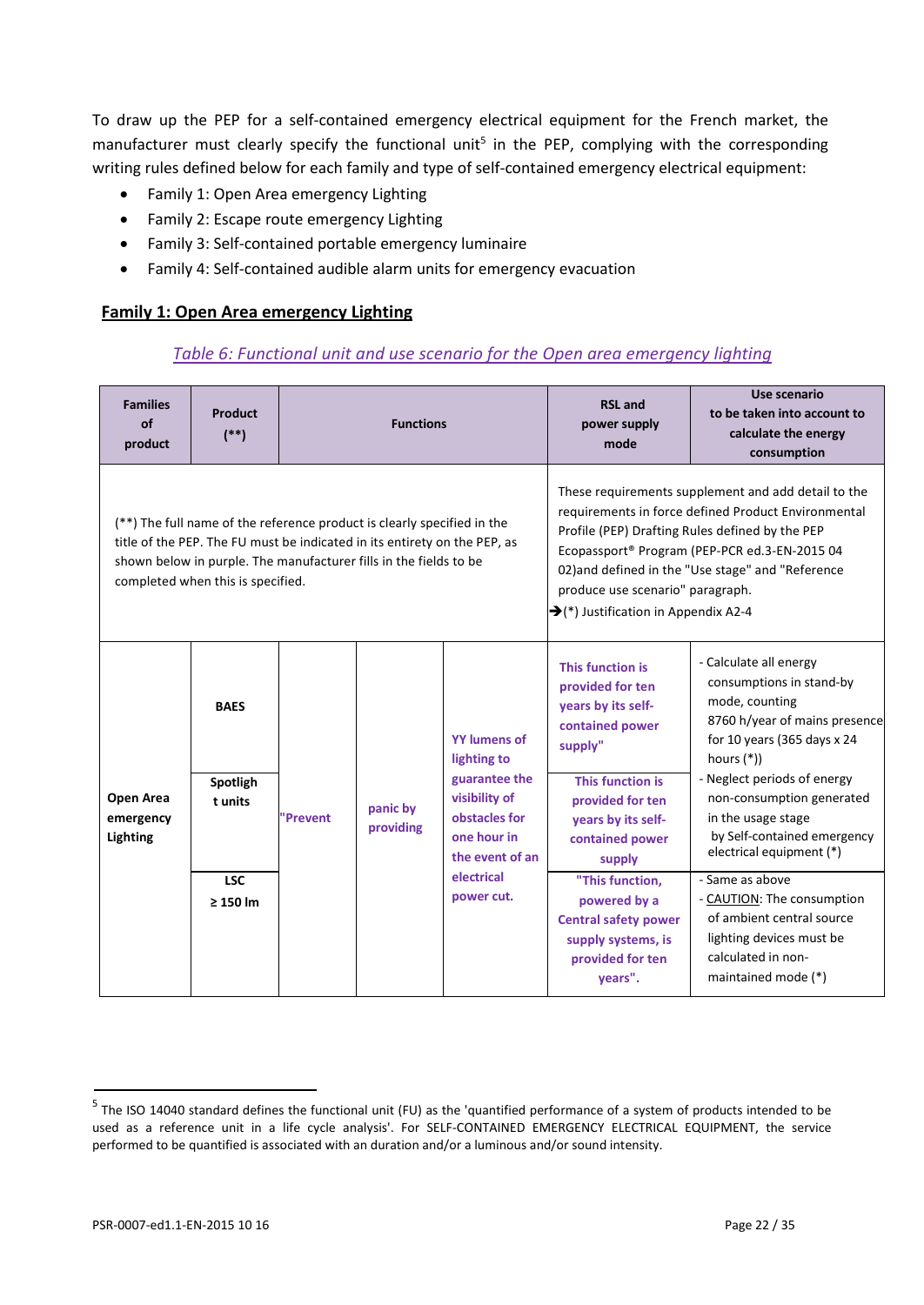## **Family 2: Escape route emergency Lighting**

# *Table 7: Functional unit and use scenario for the evacuation emergency lighting*

| <b>Families</b><br>of<br>product                                                                                                                                                                                                                               | <b>Product</b><br>$(**)$                  | <b>Functions</b>                                                                                                        |                                                                                                |                                                                                                | <b>RSL and</b><br>power<br>supply<br>mode                                                                                                                                                                                                                                                                                                                   | Use scenario to be taken into<br>account to calculate the energy<br>consumption                                                                                  |
|----------------------------------------------------------------------------------------------------------------------------------------------------------------------------------------------------------------------------------------------------------------|-------------------------------------------|-------------------------------------------------------------------------------------------------------------------------|------------------------------------------------------------------------------------------------|------------------------------------------------------------------------------------------------|-------------------------------------------------------------------------------------------------------------------------------------------------------------------------------------------------------------------------------------------------------------------------------------------------------------------------------------------------------------|------------------------------------------------------------------------------------------------------------------------------------------------------------------|
| (**) The full name of the reference product is clearly specified in the<br>title of the PEP. The FU must be indicated in its entirety on the PEP, as<br>shown below in purple. The manufacturer fills in the fields to be<br>completed when this is specified. |                                           |                                                                                                                         |                                                                                                |                                                                                                | These requirements supplement and add detail to the<br>requirements in force defined Product Environmental<br>Profile (PEP) Drafting Rules defined by the PEP<br>Ecopassport® Program (PEP-PCR ed.3-EN-2015 04<br>02) and defined in the "Use stage" and "Reference<br>produce use scenario" paragraph.<br>$\rightarrow$ (*) Justification in Appendix A2-4 |                                                                                                                                                                  |
|                                                                                                                                                                                                                                                                | <b>BAES</b>                               |                                                                                                                         |                                                                                                | <b>45 lumens</b><br>of light for one<br>hour in the<br>event of an<br>electrical power<br>cut. | <b>This function</b><br>is provided for<br>ten years by its<br>self-contained<br>power supply"                                                                                                                                                                                                                                                              | - Calculate all energy consumptions in<br>stand-by, counting 8760 hours per<br>year of mains presence for ten years<br>$(*)$<br>- Neglect periods of energy non- |
| <b>Escape</b><br>route<br>emergency<br>Lighting                                                                                                                                                                                                                | <b>BAEH</b>                               | "Facilitate                                                                                                             | the<br>evacuation<br>of personnel<br>by<br>providing                                           | 8 lumens of<br>light for five<br>hours in the<br>event of an<br>electrical power<br>cut.       | This function is<br>provided for<br>ten years by its<br>self-<br>contained<br>power<br>supply"                                                                                                                                                                                                                                                              | consumption generated in the usage<br>stage by self-contained emergency<br>electrical equipment (*)                                                              |
|                                                                                                                                                                                                                                                                | <b>BAES</b><br>$\ddotmark$<br><b>BAEH</b> | <b>45 lumens</b><br>of light for 1<br>hour AND 8<br>lumens for 5<br>hours in the<br>event of<br>electrical power<br>cut | <b>This function</b><br>is provided for<br>ten years by its<br>self-contained<br>power supply" |                                                                                                |                                                                                                                                                                                                                                                                                                                                                             |                                                                                                                                                                  |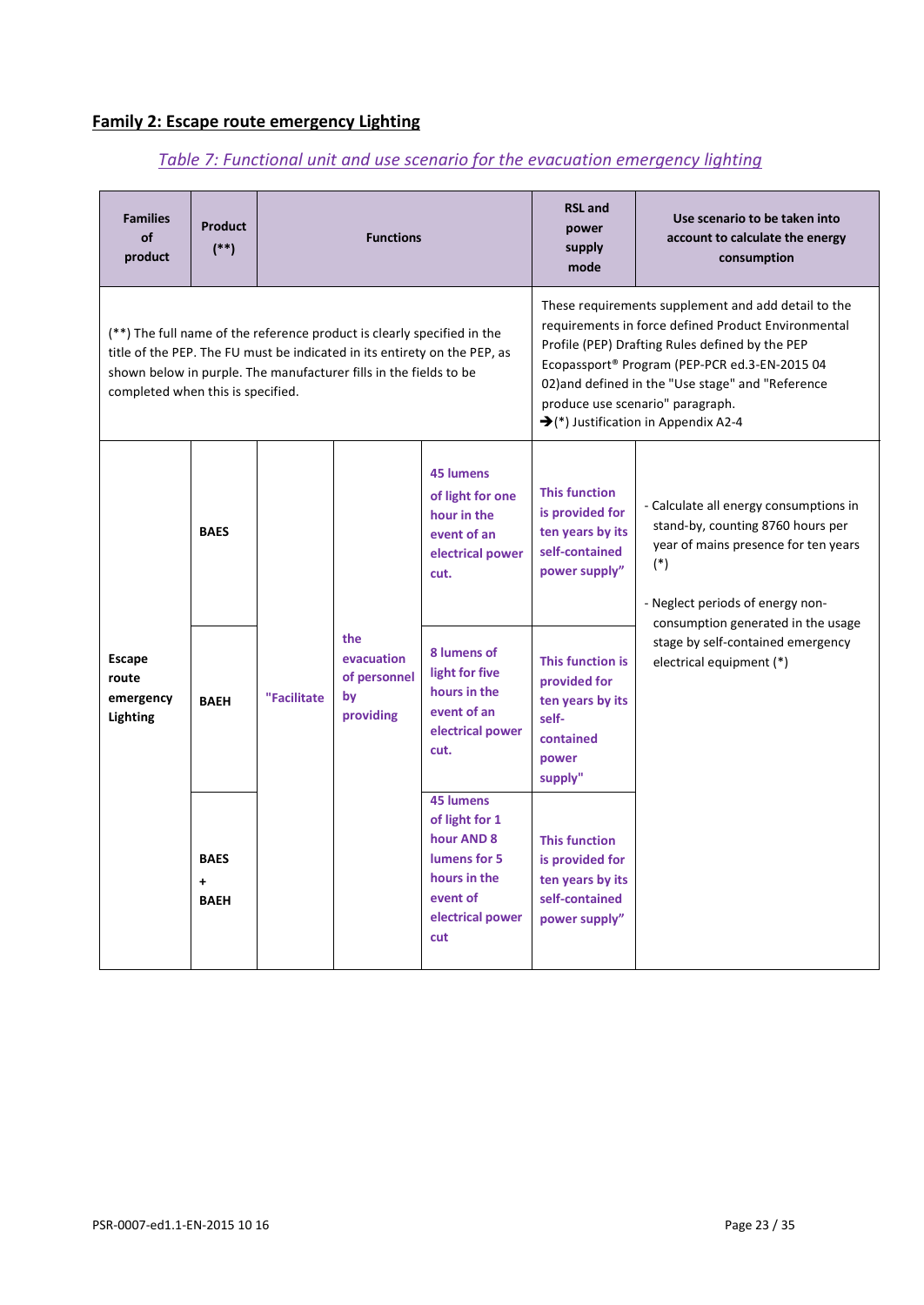| <b>Families</b><br>of<br>product                | <b>Product</b><br>$(*)$               |             | <b>Functions</b>                                                                                                                                                                                                          |                                                                                                                                                                                                                                                                                                                                                             | <b>RSL</b> and<br>Use scenario to be taken into<br>power<br>account to calculate the energy<br>supply<br>consumption<br>mode |                                                                                                                                                                                                                                                                                                         |  |  |  |
|-------------------------------------------------|---------------------------------------|-------------|---------------------------------------------------------------------------------------------------------------------------------------------------------------------------------------------------------------------------|-------------------------------------------------------------------------------------------------------------------------------------------------------------------------------------------------------------------------------------------------------------------------------------------------------------------------------------------------------------|------------------------------------------------------------------------------------------------------------------------------|---------------------------------------------------------------------------------------------------------------------------------------------------------------------------------------------------------------------------------------------------------------------------------------------------------|--|--|--|
| completed when this is specified.               |                                       |             | (**) The full name of the reference product is clearly specified in the<br>title of the PEP. The FU must be indicated in its entirety on the PEP, as<br>shown below in purple. The manufacturer fills in the fields to be | These requirements supplement and add detail to the<br>requirements in force defined Product Environmental<br>Profile (PEP) Drafting Rules defined by the PEP<br>Ecopassport® Program (PEP-PCR ed.3-EN-2015 04<br>02) and defined in the "Use stage" and "Reference<br>produce use scenario" paragraph.<br>$\rightarrow$ (*) Justification in Appendix A2-4 |                                                                                                                              |                                                                                                                                                                                                                                                                                                         |  |  |  |
|                                                 | <b>LSC</b><br>< 150<br>lm             | "Facilitate | the<br>evacuation<br>of personnel<br>by providing                                                                                                                                                                         | 45 lumens of<br>light in the event<br>of electrical<br>power cut                                                                                                                                                                                                                                                                                            | This function,<br>powered by a<br>Central safety<br>power supply<br>systems,<br>is<br>provided<br>for<br>ten years".         | Same as above<br>- CAUTION Consumptions are<br>calculated in stand-by mode, when<br>the evacuation central source<br>lighting devices have a stand-by<br>function,<br>- Failing this, the consumption of<br>evacuation central source lighting<br>devices must be calculated in<br>maintained mode (*). |  |  |  |
| <b>Escape</b><br>route<br>emergency<br>Lighting | <b>BAES</b><br>$\ddot{}$<br><b>DL</b> |             | evacuation<br>of personnel<br>and hearing-<br>impaired<br>persons to<br>the outside<br>or to<br>secure<br>waiting<br>areas by<br>providing                                                                                | lighting of 45<br>lumens for one<br>hour in the<br>event of an<br>electrical power<br>cut,<br>supplemented<br>by a lighting<br>device for<br>hearing-<br>impaired<br>persons.                                                                                                                                                                               | <b>This function</b><br>is provided ten<br>years by its<br>self-contained<br>power supply"                                   | - Calculate all energy<br>consumptions in stand-by, counting<br>8760 hours per year of mains<br>presence for ten years (*)<br>- Neglect periods of<br>energy non-consumption generated<br>in the usage stage by Self-contained<br>emergency electrical equipment (*)                                    |  |  |  |
|                                                 | <b>LSC</b><br>$\ddot{}$<br><b>DL</b>  |             | evacuation<br>of personnel<br>and hearing-<br>impaired<br>persons to<br>the outside<br>or to<br>secure<br>waiting<br>areas by<br>providing                                                                                | lighting of 45<br>lumens for one<br>hour in the<br>event of an<br>electrical power<br>cut,<br>supplemented<br>by a lighting<br>device for<br>hearing-<br>impaired<br>persons.                                                                                                                                                                               | This function,<br>powered by a<br>Central safety<br>power supply<br>systems,<br>is<br>for<br>provided<br>ten years".         |                                                                                                                                                                                                                                                                                                         |  |  |  |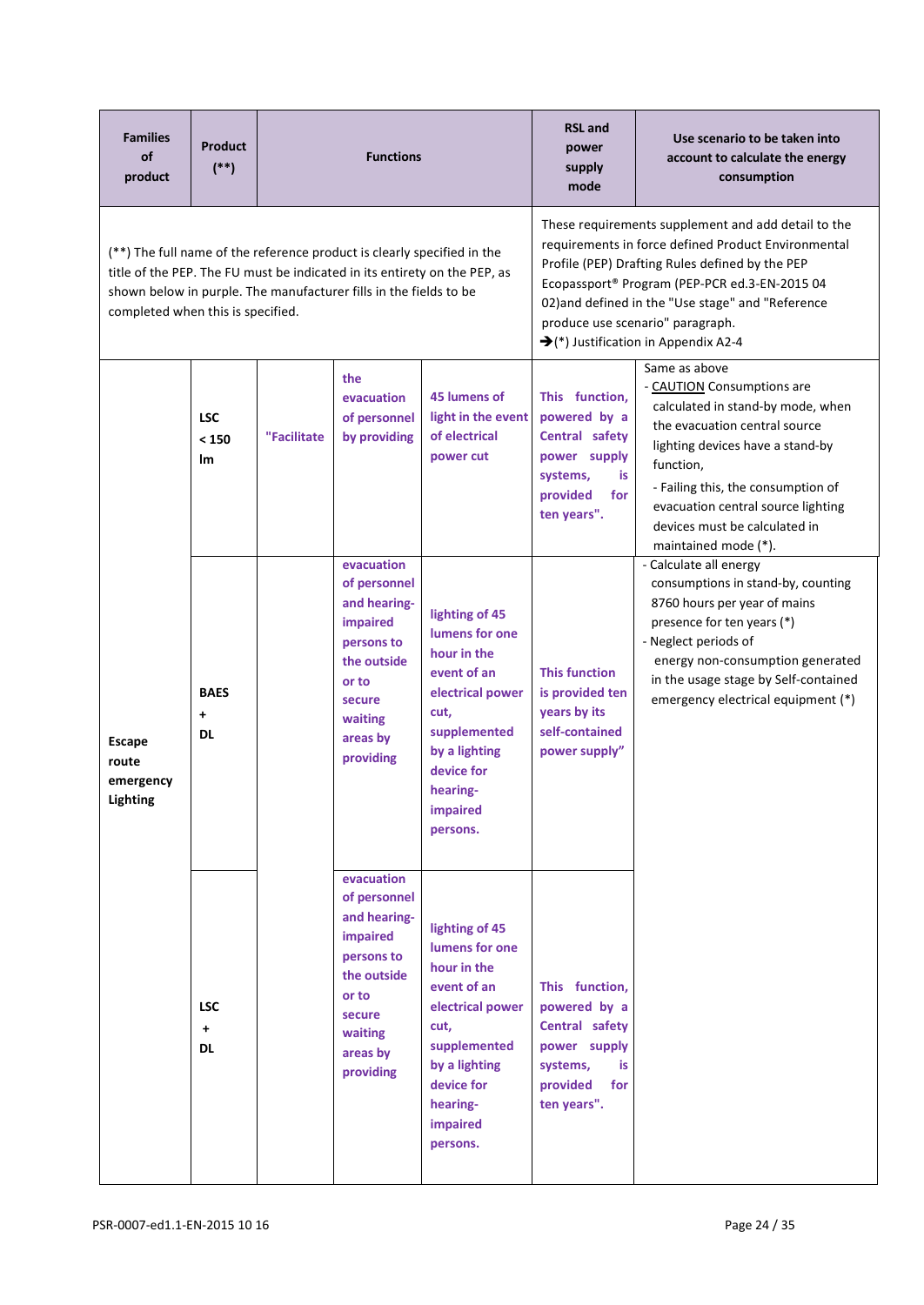| <b>Families</b><br>of<br>product  | <b>Product</b><br>$(**)$         |             | <b>Functions</b>                                                                                                                                                                                                          |                                                                                                                                                                                                                                                                                                                                                             | <b>RSL and</b><br>power<br>supply<br>mode                                                                            | Use scenario to be taken into<br>account to calculate the energy<br>consumption                                                                                                                                                                                         |  |
|-----------------------------------|----------------------------------|-------------|---------------------------------------------------------------------------------------------------------------------------------------------------------------------------------------------------------------------------|-------------------------------------------------------------------------------------------------------------------------------------------------------------------------------------------------------------------------------------------------------------------------------------------------------------------------------------------------------------|----------------------------------------------------------------------------------------------------------------------|-------------------------------------------------------------------------------------------------------------------------------------------------------------------------------------------------------------------------------------------------------------------------|--|
| completed when this is specified. |                                  |             | (**) The full name of the reference product is clearly specified in the<br>title of the PEP. The FU must be indicated in its entirety on the PEP, as<br>shown below in purple. The manufacturer fills in the fields to be | These requirements supplement and add detail to the<br>requirements in force defined Product Environmental<br>Profile (PEP) Drafting Rules defined by the PEP<br>Ecopassport® Program (PEP-PCR ed.3-EN-2015 04<br>02) and defined in the "Use stage" and "Reference<br>produce use scenario" paragraph.<br>$\rightarrow$ (*) Justification in Appendix A2-4 |                                                                                                                      |                                                                                                                                                                                                                                                                         |  |
| <b>Escape</b><br>route            | <b>BAES</b><br>$+$<br><b>DBR</b> | "Facilitate | evacuation<br><b>of</b><br>personnel<br>and<br>disabled<br>persons to<br>the outside<br>or to<br>secure<br>waiting<br>areas,<br>ensuring                                                                                  | lighting of 45<br>lumens for one<br>hour, in case of<br>a mains power<br>cut,<br>supplemented<br>by a heavy-duty<br>signposting<br>system for<br>disabled<br>persons                                                                                                                                                                                        | This function is<br>provided for<br>ten years by its<br>self-contained<br>power supply"                              | - Calculate all energy consumptions in<br>stand-by, counting 8760 hours per<br>year of mains presence for ten years<br>$(*)$<br>- Neglect periods of energy non-<br>consumption generated in the usage<br>stage by self-contained emergency<br>electrical equipment (*) |  |
| emergency<br>Lighting             | <b>LSC</b><br>$+$<br><b>DBR</b>  |             | evacuation<br>of<br>personnel<br>and<br>disabled<br>persons to<br>the outside<br>or to<br>secure<br>waiting<br>areas,<br>ensuring                                                                                         | lighting of 45<br>lumens for one<br>hour, in case of<br>a mains power<br>cut,<br>supplemented<br>by a heavy-duty<br>signposting<br>system for<br>disabled<br>persons                                                                                                                                                                                        | This function,<br>powered by a<br>Central safety<br>power supply<br>systems,<br>is<br>for<br>provided<br>ten years". |                                                                                                                                                                                                                                                                         |  |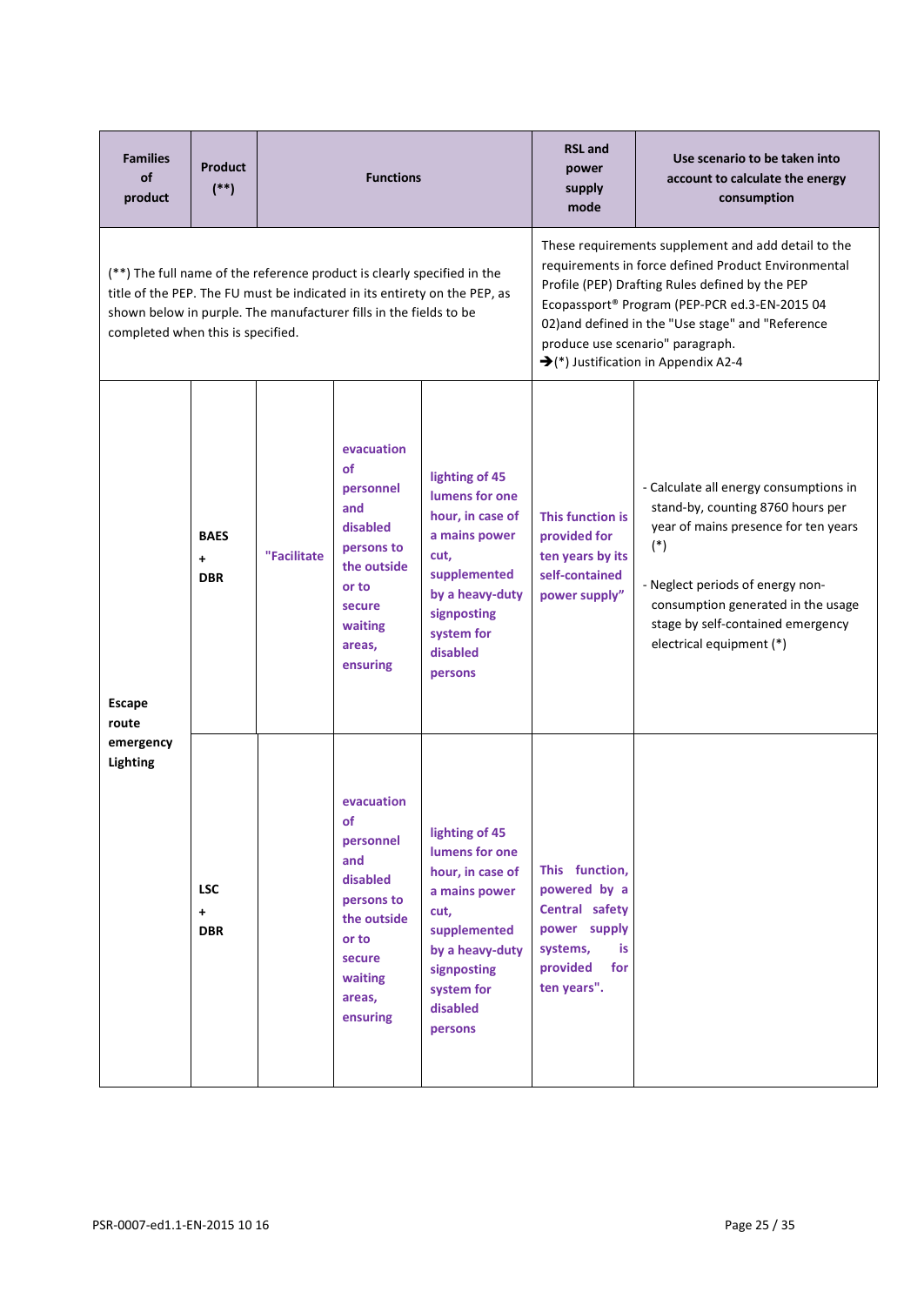#### **Family 3: Self-contained portable emergency luminaire**

#### *Table 8: Functional unit and use scenario for Self-contained portable emergency luminaires*

| <b>Families</b><br>of<br>product                                                                                                                                                                                                                               | <b>Product</b><br>$(*)$                                                                                                                                                                      |  | <b>Functions</b> |  | <b>RSL</b> and<br>Use scenario to be taken into<br>power supply<br>account to calculate the energy<br>mode<br>consumption                                                                                                                                                                                                                                    |                                                                                                                                                                                                                                                                              |  |  |  |
|----------------------------------------------------------------------------------------------------------------------------------------------------------------------------------------------------------------------------------------------------------------|----------------------------------------------------------------------------------------------------------------------------------------------------------------------------------------------|--|------------------|--|--------------------------------------------------------------------------------------------------------------------------------------------------------------------------------------------------------------------------------------------------------------------------------------------------------------------------------------------------------------|------------------------------------------------------------------------------------------------------------------------------------------------------------------------------------------------------------------------------------------------------------------------------|--|--|--|
| (**) The full name of the reference product is clearly specified in<br>the title of the PEP. The FU must be indicated in its entirety on<br>the PEP, as shown below in purple. The manufacturer fills in the<br>fields to be completed when this is specified. |                                                                                                                                                                                              |  |                  |  | These requirements supplement and add detail to<br>the requirements in force defined Product<br>Environmental Profile (PEP) Drafting Rules defined by<br>the PEP Ecopassport® Program (PEP-PCR ed.3-EN-<br>2015 04 02) and defined in the "Use stage" and<br>"Reference produce use scenario" paragraph.<br>$\rightarrow$ (*) Justification in Appendix A2-4 |                                                                                                                                                                                                                                                                              |  |  |  |
| Self-contained<br>portable<br>emergency<br>luminaire                                                                                                                                                                                                           | <b>This function</b><br>portable<br>servicing to<br>is performed<br>lighting,<br>be<br>"To<br><b>BAPI</b><br>for 10 years."<br>allowing<br>performed<br>supply<br>in a<br>technical<br>room. |  |                  |  |                                                                                                                                                                                                                                                                                                                                                              | - Calculate all energy consumptions<br>in stand-by, counting 8760 hours<br>per year of mains presence for ten<br>years $(*)$<br>- Neglect periods of energy non-<br>consumption generated in the<br>usage stage by self-contained<br>emergency electrical equipment<br>$(*)$ |  |  |  |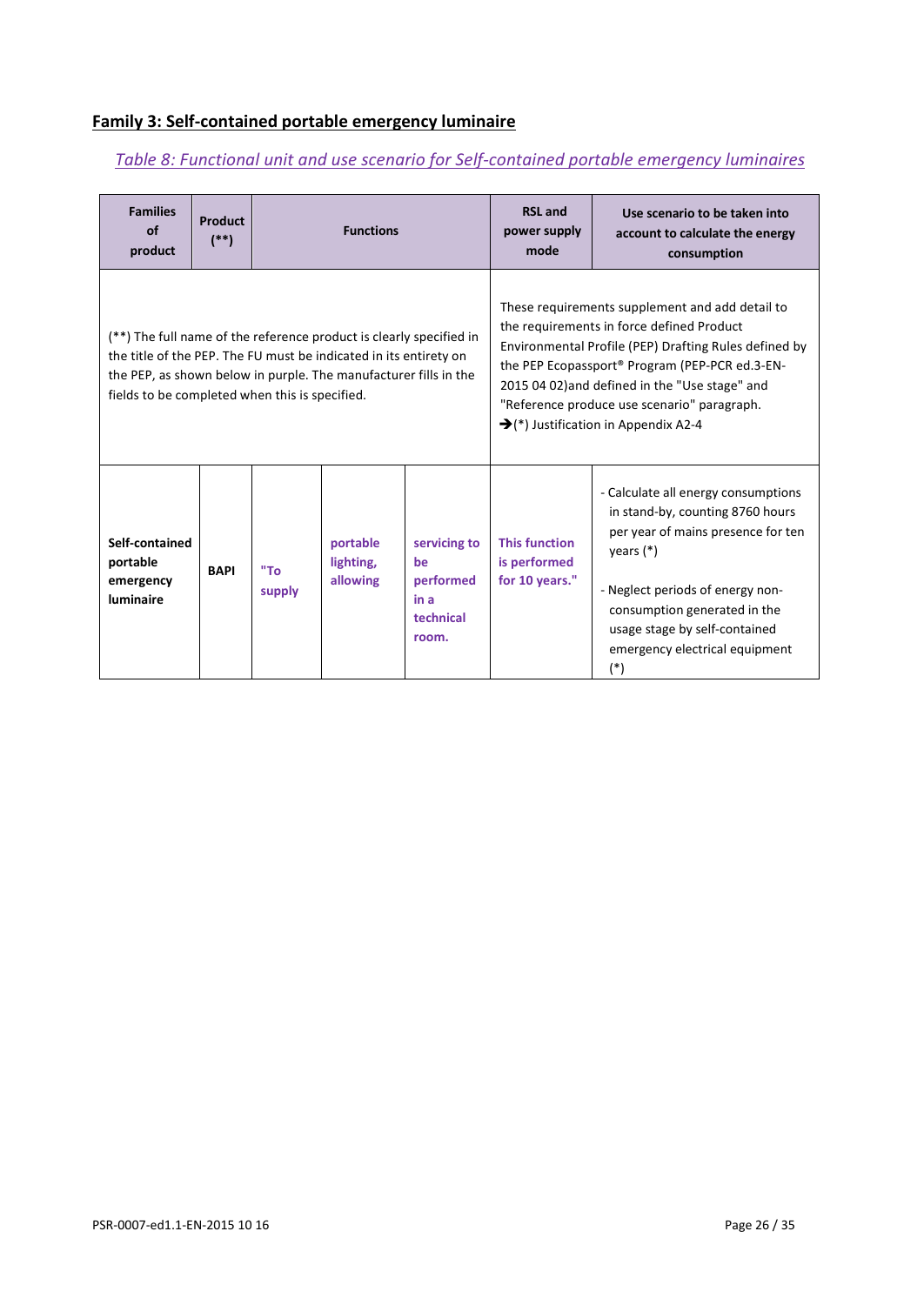### **Family 4: self-contained audible and/or visual alarm units for emergency evacuation**

## *Table 9: Functional unit and use scenario for self-contained audible and/or visual alarm units for emergency evacuation*

| <b>Families</b><br>of<br>product                                                                            | <b>Product</b><br>$(**)$ |                                         | <b>Functions</b>                                                                                                                                                                                                                                                                                             | <b>RSL and</b><br>power supply<br>mode                                                                                                                                                                                                                                                                                                                       | Use scenario<br>to be taken into account to<br>calculate the energy<br>consumption                                                                                                                                                                                                                                                                                                            |  |  |  |
|-------------------------------------------------------------------------------------------------------------|--------------------------|-----------------------------------------|--------------------------------------------------------------------------------------------------------------------------------------------------------------------------------------------------------------------------------------------------------------------------------------------------------------|--------------------------------------------------------------------------------------------------------------------------------------------------------------------------------------------------------------------------------------------------------------------------------------------------------------------------------------------------------------|-----------------------------------------------------------------------------------------------------------------------------------------------------------------------------------------------------------------------------------------------------------------------------------------------------------------------------------------------------------------------------------------------|--|--|--|
|                                                                                                             |                          | to be completed when this is specified. | (**) The full name of the reference product is clearly specified in<br>the title of the PEP. The FU must be indicated in its entirety on the<br>PEP, as shown below in purple. The manufacturer fills in the fields                                                                                          | These requirements supplement and add detail to the<br>requirements in force defined Product Environmental Profile<br>(PEP) Drafting Rules defined by the PEP Ecopassport®<br>Program (PEP-PCR ed.3-EN-2015 04 02) and defined in the<br>"Use stage" and "Reference produce use scenario"<br>paragraph.<br>$\rightarrow$ (*) Justification in Appendix A2-4. |                                                                                                                                                                                                                                                                                                                                                                                               |  |  |  |
|                                                                                                             | <b>BAAS Pr</b>           | "To control                             | the sounders and/or<br>lights of the type Sa (*)<br>general fire alarm.<br>(*) Sa = Sa and all of its<br>variations<br>(Sa-Me, Sa-Me+DL,<br>Sa+DL, etc.)                                                                                                                                                     | This function is<br>provided for ten<br>years by its self-<br>contained power<br>supply"                                                                                                                                                                                                                                                                     | - Calculate all energy consumptions in<br>stand-by, counting 8760 hours per<br>year of mains presence for ten years<br>$(*)$<br>- Neglect periods of energy non-<br>consumption generated in the<br>usage stage by self-contained<br>audible alarm units for<br>emergency evacuation (*)<br>- Neglect periods of exceptional<br>consumption<br>related to the triggering of the<br>$alarm(*)$ |  |  |  |
| Self-<br>containe<br>d audible<br>and/or<br>visual<br>alarm<br>units for<br>emergen<br>cy<br>evacuati<br>on | <b>BAAS</b>              | "To alert                               | the public by sounding<br>the general fire alarm at a<br>volume of X dB, for<br>buildings equipped with a<br>type Ma or Sa alarm (*)<br>$X =$ value of the signal<br>in dB<br>(*) Sa = Sa and all of its<br>variations<br>(Sa-Me, Sa-Me+DL,<br>Sa+DL, etc) or Ma<br>and all of its versions<br>(Ma-Me, etc.) | This function is<br>provided for ten<br>years by its self-<br>contained power<br>supply"                                                                                                                                                                                                                                                                     | - Same as above                                                                                                                                                                                                                                                                                                                                                                               |  |  |  |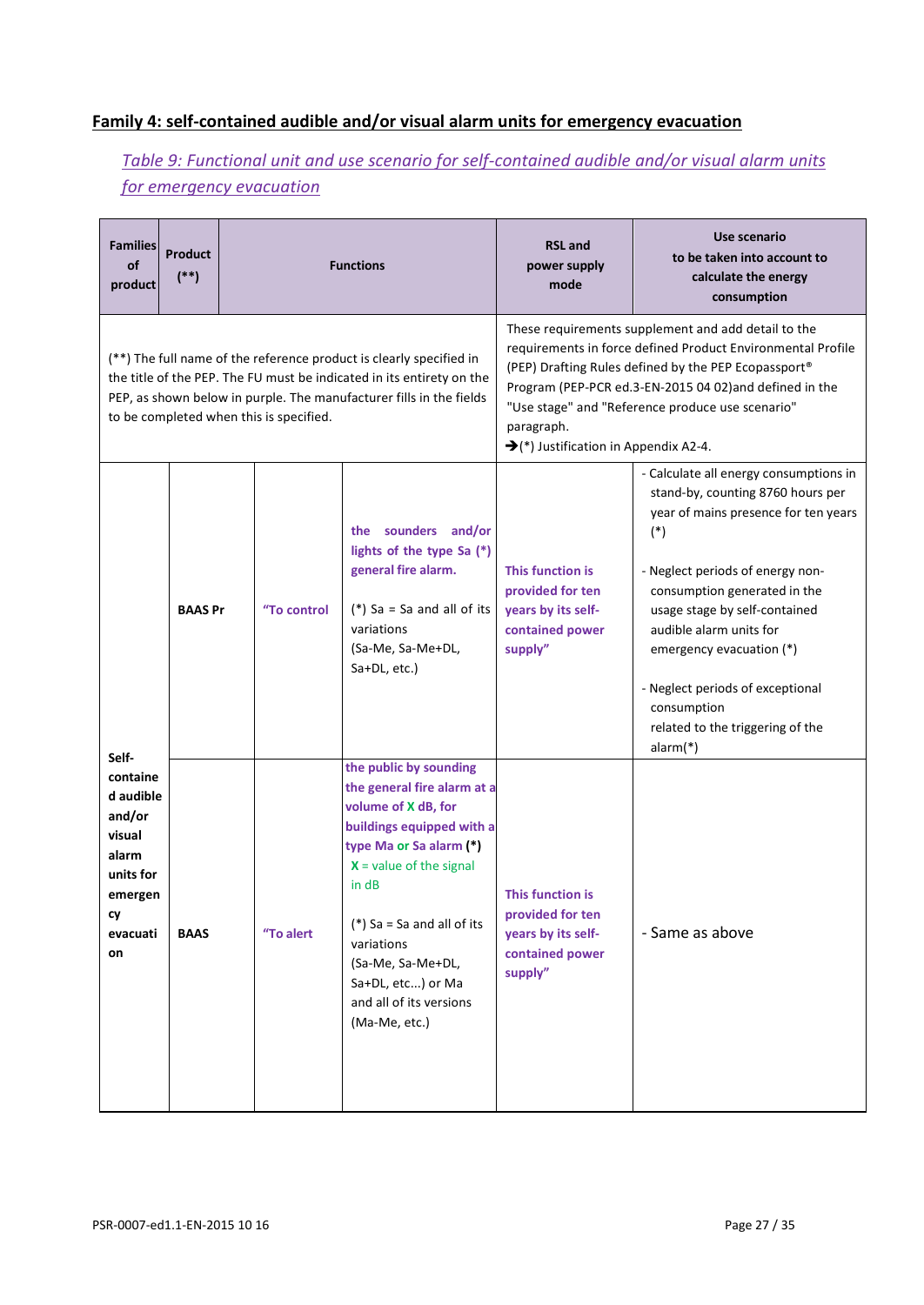| <b>Families</b><br>of product                                                             | <b>Product</b><br>$(**)$              |                 | <b>Functions</b>                                                                                                                                                                                                                                                       | <b>RSL</b> and<br>power<br>supply<br>mode                                                                                                                                                                                                                                                                                                                    | Use scenario<br>to be taken into account to<br>calculate the energy<br>consumption |  |
|-------------------------------------------------------------------------------------------|---------------------------------------|-----------------|------------------------------------------------------------------------------------------------------------------------------------------------------------------------------------------------------------------------------------------------------------------------|--------------------------------------------------------------------------------------------------------------------------------------------------------------------------------------------------------------------------------------------------------------------------------------------------------------------------------------------------------------|------------------------------------------------------------------------------------|--|
|                                                                                           | when this is specified.               |                 | (**) The full name of the reference product is clearly specified in the title<br>of the PEP. The FU must be indicated in its entirety on the PEP, as shown<br>below in purple. The manufacturer fills in the fields to be completed                                    | These requirements supplement and add detail to the<br>requirements in force defined Product Environmental<br>Profile (PEP) Drafting Rules defined by the PEP<br>Ecopassport® Program (PEP-PCR ed.3-EN-2015 04<br>02) and defined in the "Use stage" and "Reference<br>produce use scenario" paragraph.<br>$\rightarrow$ (*) Justification in Appendix A2-4. |                                                                                    |  |
| Self-<br>containe<br>d audible<br>and/or<br>visual<br>alarm<br>units for<br>emergen<br>cy | <b>BAAS</b><br>$\ddot{}$<br><b>DL</b> | To alert        | the public by sounding the<br>general fire alarm at a<br>sound/light intensity of X dB, for<br>buildings equipped with a type Y<br>alarm<br>$X =$ value of the signal in dB<br>and Candela<br>$Y = type of alarm "MA+DL" OR$<br>"SA+DL" OR "MA-ME+DL" OR<br>"SA-ME+DL" | <b>This function</b><br>is provided<br>for ten years<br>by its self-<br>contained<br>power<br>supply"                                                                                                                                                                                                                                                        | Same as above                                                                      |  |
| evacuati<br>on                                                                            | <b>BAAL</b>                           | <b>To alert</b> | the public by broadcasting the<br>light signal of the general fire<br>alarm, at a light intensity of X<br>candelas<br>$X =$ value of the signal in<br>candelas                                                                                                         |                                                                                                                                                                                                                                                                                                                                                              |                                                                                    |  |

## **7.2.4.** Justification of assumptions applied to the energy consumption calculation of Self-contained emergency electrical equipment

This annex specifies and justifies the assumptions used to calculate the energy consumption of Selfcontained emergency electrical equipment marketed in France:

1/ Definition and involvement of the operating mode of AEAS in their energy consumption

2/ Global summary table of use scenarios and the related justifications

3/ Justification for the omission of energy non-consumption periods for emergency lighting equipment, Central safety power supply systems, and self-contained audible and/or visual alarm units for emergency evacuation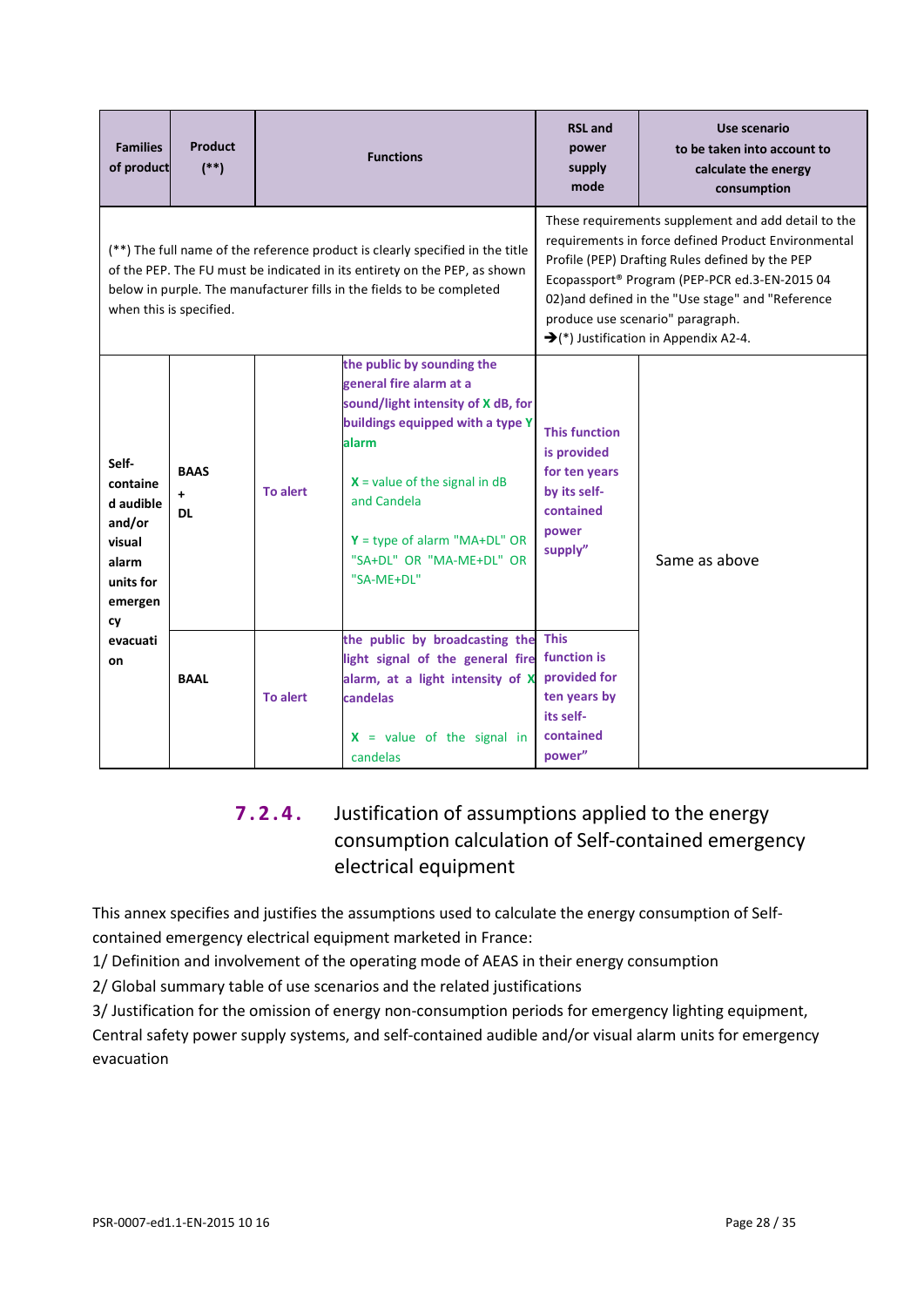## 7.2.4.1. Use scenario and taking into account of energy consumptions

These requirements supplement and add detail the Product Environmental Profile (PEP) Drafting Rules defined by the PEP Ecopassport® Program (PEP-PCR ed.3-EN-2015 04 02), defined in the 'Use Stage' and 'Use scenario of the reference product' paragraph.

To determine the environmental impact associated with the reference product's energy consumption in the use stage, the following should be observed:

- Take into account all the energy consumption in stand-by mode generated by the self-contained emergency electrical equipment over their entire reference service life, defined as ten years
- For maintained or non-maintained emergency lighting units and for Self-contained Emergency lighting for residential buildings, neglect periods of non-energy consumption
- For Slave luminaire for CPS (central power system), including a stand-by function, the manufacturer must calculate and declare the environmental impacts of the product in two distinct tables, with and without the stand-by function activated.

Note: The periods of non-consumption correspond to the periods during which the device does not consume energy from the electrical supply network following a deliberate cut or a power failure.

#### **Definition of "non-maintained mode" and "maintained mode" for an emergency lighting installation powered by a CPS (Central Power System)**

#### Non-maintained mode for Slave luminaire for CPS:

Slave luminaire for CPS (LSC) are connected to a Central safety power supply systems compliant with the EN 50171 standard via a dedicated power supply line. For non-maintained mode, the centralised source powers the lighting units only in the event of a failure of the normal power supply.

 $\rightarrow$  In that case, the lighting function is active only when the normal power supply is absent

#### Maintained mode for Slave luminaire for CPS:

Slave luminaire for CPS (LSC) are connected to a Central safety power supply systems compliant with the EN 50171 standard via a dedicated power supply line. For maintained mode, the centralised source powers the lighting units whether or not the normal power supply has failed.

 $\rightarrow$  The lighting function is always active (presence of the normal power supply or not)

- For Slave luminaire for CPS < or equal to 150 lm, energy consumptions must be calculated in maintained mode
- For Slave luminaire for CPS > 150 lm can be either in maintained mode or non-maintained mode (public building regulations, Art. EC 11). For these products, energy consumptions must be calculated in non-maintained mode
- For open area emergency slave luminaire for CPS, the operating mode assumption is 'nonmaintained' mode.
- For Slave luminaire for CPS that can be powered at different voltages (rated value and alternating and/or direct), the highest consumption will be counted. The manufacturer may waive this harsh rule by providing the impact data according to operating voltage.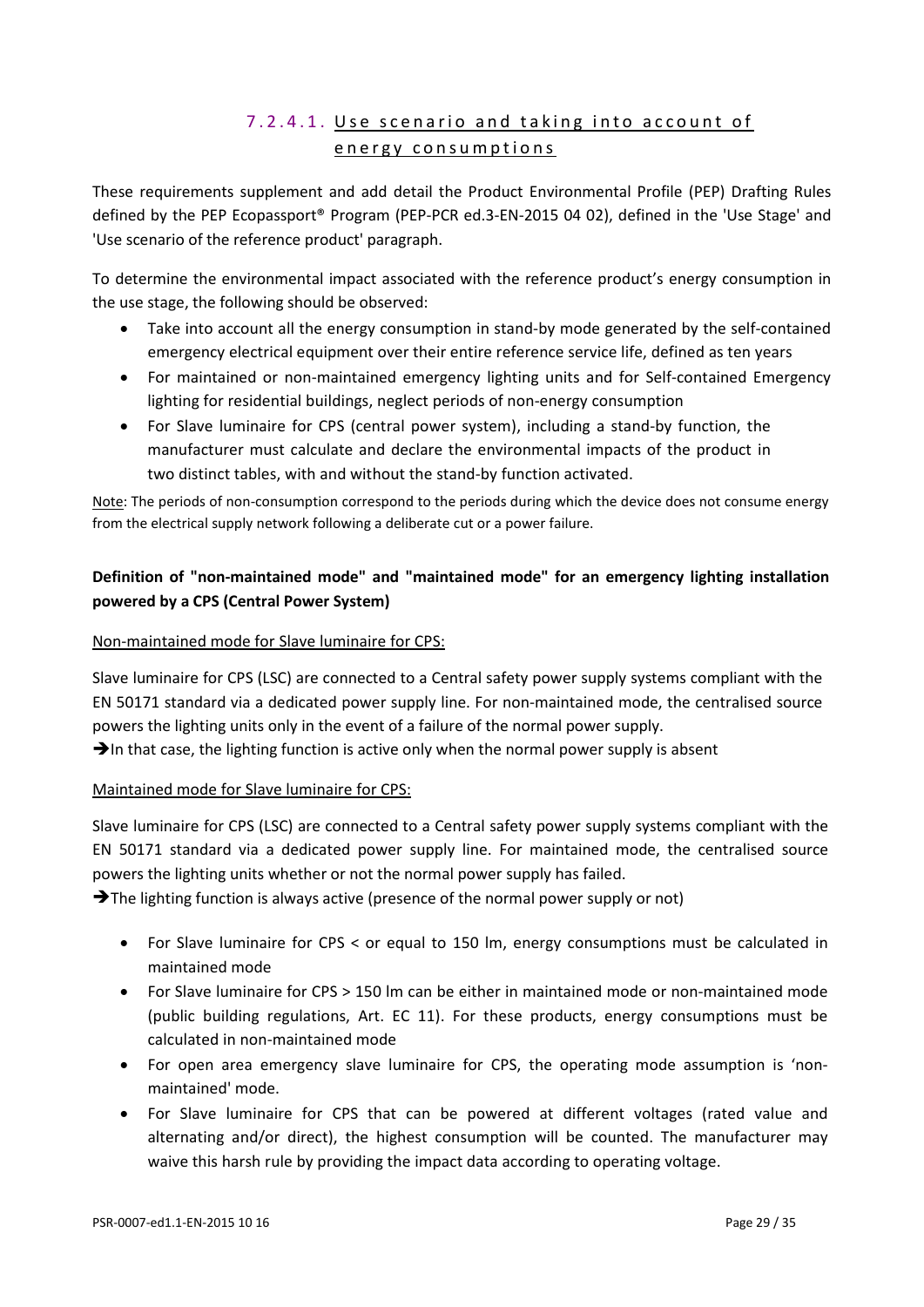## 7.2.4.2. Summary justifying the omission of non consum ption periods for each family of self contained emergency electrical equipment

As detailed in the table below, the consumption period of self-contained emergency electrical equipment to be taken into account is 8760 hours, which corresponds to 100% of the operating time. Because of its negligible nature, the period of non-operation is not counted. Taking it into account would have reduced the environmental impacts.

The periods of non-consumption correspond to the periods during which the device does not consume energy from the electrical supply network following a deliberate cut or a power failure. During a power cut, self-contained emergency electrical devices consume no electrical current because the battery is charged and supplies energy. In the most unfavourable case (BAEH with 5 h autonomy, 0.3% of nonconsumption period), for 99.7% of the time, the device maintains the battery's charge level.

#### *Table 10: Summary of use scenarios by self-contained emergency electrical equipment, with justification*

| Family      | <b>Number of</b><br>hours per year |                     | Period of energy non-<br>consumption in hours<br>per year                                                   |                     | Period of energy<br>consumption in<br>hours per year        |                     | Ratio of<br>non-consumption<br>period per year /<br>Number of hours per                                 |      | <b>Comments</b>                                                                                                                                                                                     |  |
|-------------|------------------------------------|---------------------|-------------------------------------------------------------------------------------------------------------|---------------------|-------------------------------------------------------------|---------------------|---------------------------------------------------------------------------------------------------------|------|-----------------------------------------------------------------------------------------------------------------------------------------------------------------------------------------------------|--|
|             | details                            | <b>Total</b><br>(h) | details                                                                                                     | <b>Total</b><br>(h) | details                                                     | <b>Total</b><br>(h) | details                                                                                                 | %    |                                                                                                                                                                                                     |  |
| <b>BAES</b> | 365<br>days x<br>$24 h =$          | 8760                | 4h discharge<br>(SATI according<br>to NFC 71820)<br>5 hours related to<br>power cuts                        | 9                   | year total-<br>non-<br>consumption<br>period total<br>$=$   | 8751                | Report on non-<br>consumption<br>period per year<br>/ Number of<br>hours per year =<br>0.00102          | 0.1% | Use 8760 h in the<br>calculation, because the<br>non-consumption period<br>is negligible <sup>(1)</sup>                                                                                             |  |
|             |                                    |                     | (according to RTE<br>Report 2010)                                                                           |                     |                                                             |                     |                                                                                                         |      |                                                                                                                                                                                                     |  |
| <b>BAEH</b> | 365<br>days x<br>$24 h =$          | 8760                | 20 h discharge<br>(SATI according to<br>NFC 71820)<br>5 hours related to<br>power cuts<br>(according to RTE | 25                  | yearly total-<br>non-<br>consumption<br>period total<br>$=$ | 8735                | Report on non-<br>consumption<br>period per year<br>/ Number of<br>hours per year<br>$\equiv$<br>0.0028 | 0.3% | <b>Ditto Use</b><br>8760h<br>in the calculation,<br>because the non-<br>consumption period is<br>negligible <sup>(1)</sup><br><b>Comparative EIME</b><br>calculation performed<br>on self-contained |  |
|             |                                    |                     | Report 2010)                                                                                                |                     |                                                             |                     |                                                                                                         |      | emergency lighting for<br>residential buildings<br>(average impact<br>0.11%                                                                                                                         |  |

 $(1)$  In the most unfavourable case (BAEH), the non-consumption period of 0.3% per year is equivalent to 0.033 MJ of additional energy over the reference service life.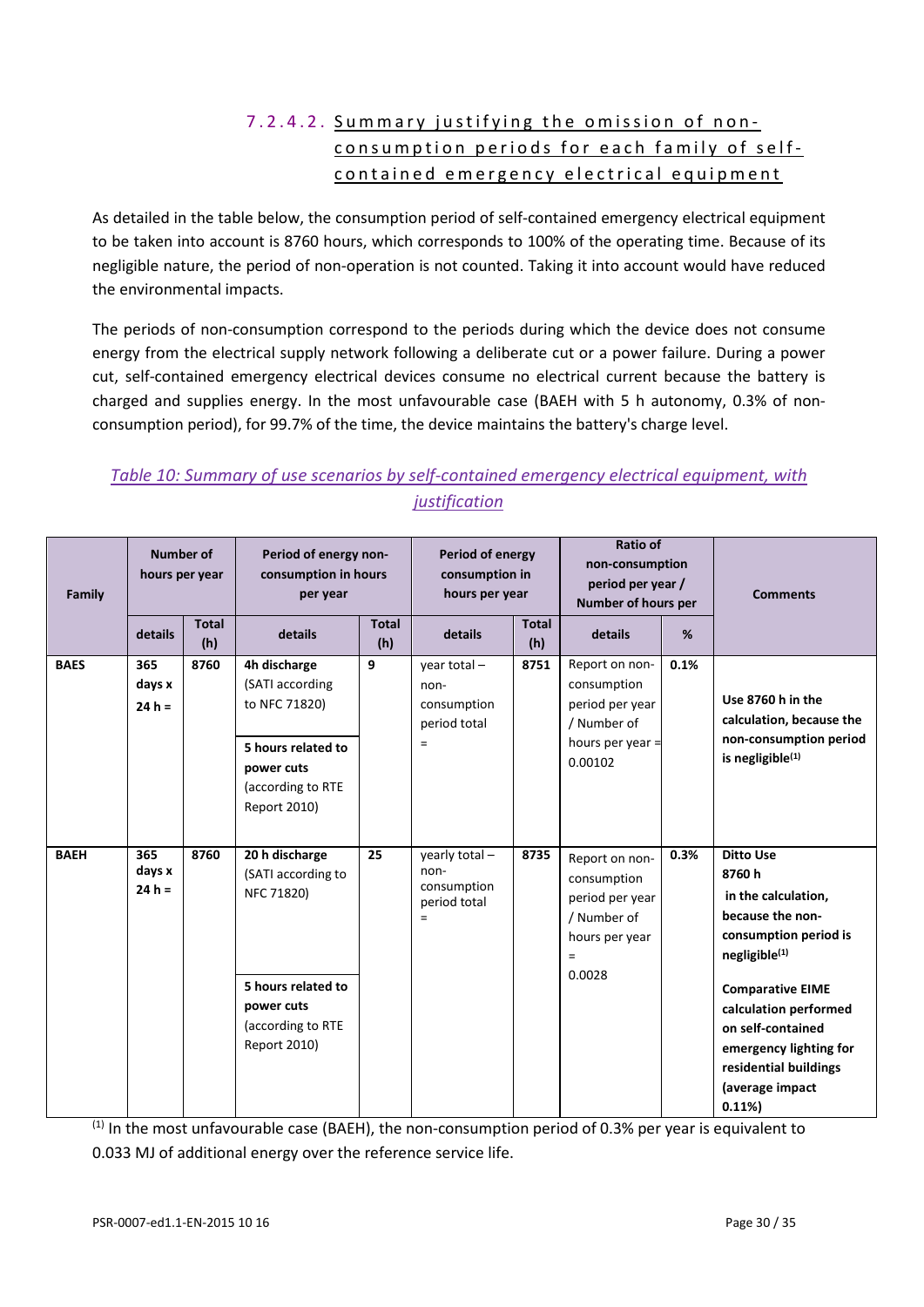| Family                                                                                     | <b>Number of</b><br>hours per year |                     | Period of energy non-<br>consumption in hours<br>per year                                                                  | Period of energy<br>consumption in<br>hours per year |                                                              | <b>Ratio of</b><br>non-consumption period<br>per year / Number of<br>hours per year |                                                                                                 | <b>Comments</b> |                                                                                                                                                                                                                                                                                                                                                                                                                                                                                                                                                                                                                                      |
|--------------------------------------------------------------------------------------------|------------------------------------|---------------------|----------------------------------------------------------------------------------------------------------------------------|------------------------------------------------------|--------------------------------------------------------------|-------------------------------------------------------------------------------------|-------------------------------------------------------------------------------------------------|-----------------|--------------------------------------------------------------------------------------------------------------------------------------------------------------------------------------------------------------------------------------------------------------------------------------------------------------------------------------------------------------------------------------------------------------------------------------------------------------------------------------------------------------------------------------------------------------------------------------------------------------------------------------|
|                                                                                            | details                            | <b>Total</b><br>(h) | details                                                                                                                    | <b>Total</b><br>(h)                                  | details                                                      | <b>Total</b><br>(h)                                                                 | details                                                                                         | %               |                                                                                                                                                                                                                                                                                                                                                                                                                                                                                                                                                                                                                                      |
| Spotlight<br>Unit                                                                          | 365<br>days x<br>$24 h =$          | 8760                | 4 h discharge<br>(SATI according to<br>NFC 71820)<br>5 hours related to<br>power cuts<br>(according to RTE<br>Report 2010) | 9                                                    | yearly total -<br>non-<br>consumption<br>period total<br>$=$ | 8751                                                                                | Report on non-<br>consumption<br>period per year<br>/ Number of<br>hours per year<br>$=0.00102$ | 0.1%            | <b>Ditto</b>                                                                                                                                                                                                                                                                                                                                                                                                                                                                                                                                                                                                                         |
| Slave<br>luminaire for<br>CPS for open<br>Area<br>emergency<br><b>Lighting</b><br>> 150 lm | 365<br>days x<br>$24 h =$          | 8760                | 2 h discharge<br>(ERP regulations)<br>5 hours related to<br>power cuts<br>(according to RTE<br>Report 2010)                | 8753                                                 | yearly total -<br>non-<br>consumption<br>period total        | 7                                                                                   | Report on non-<br>consumption<br>period per year /<br>Number of hours<br>per year= 0.999        | 99.9%           | Assigning 100% of the<br>time with zero energy<br>consumption in the<br>active phase<br><b>NB: NON-MAINTAINED</b><br>mode is used to calculate<br>the consumption of the<br>ambient central source<br>lighting devices (>150 lm)<br>- the energy is consumed<br>by the central source<br>lighting device when the<br>normal power supply has<br>failed. This energy was<br>previously stored in the<br>accumulators of the<br>centralised source during<br>periods when the normal<br>power supply was<br>present in the<br>accumulators of the<br>centralised source during<br>periods of presence of<br>the normal power<br>supply |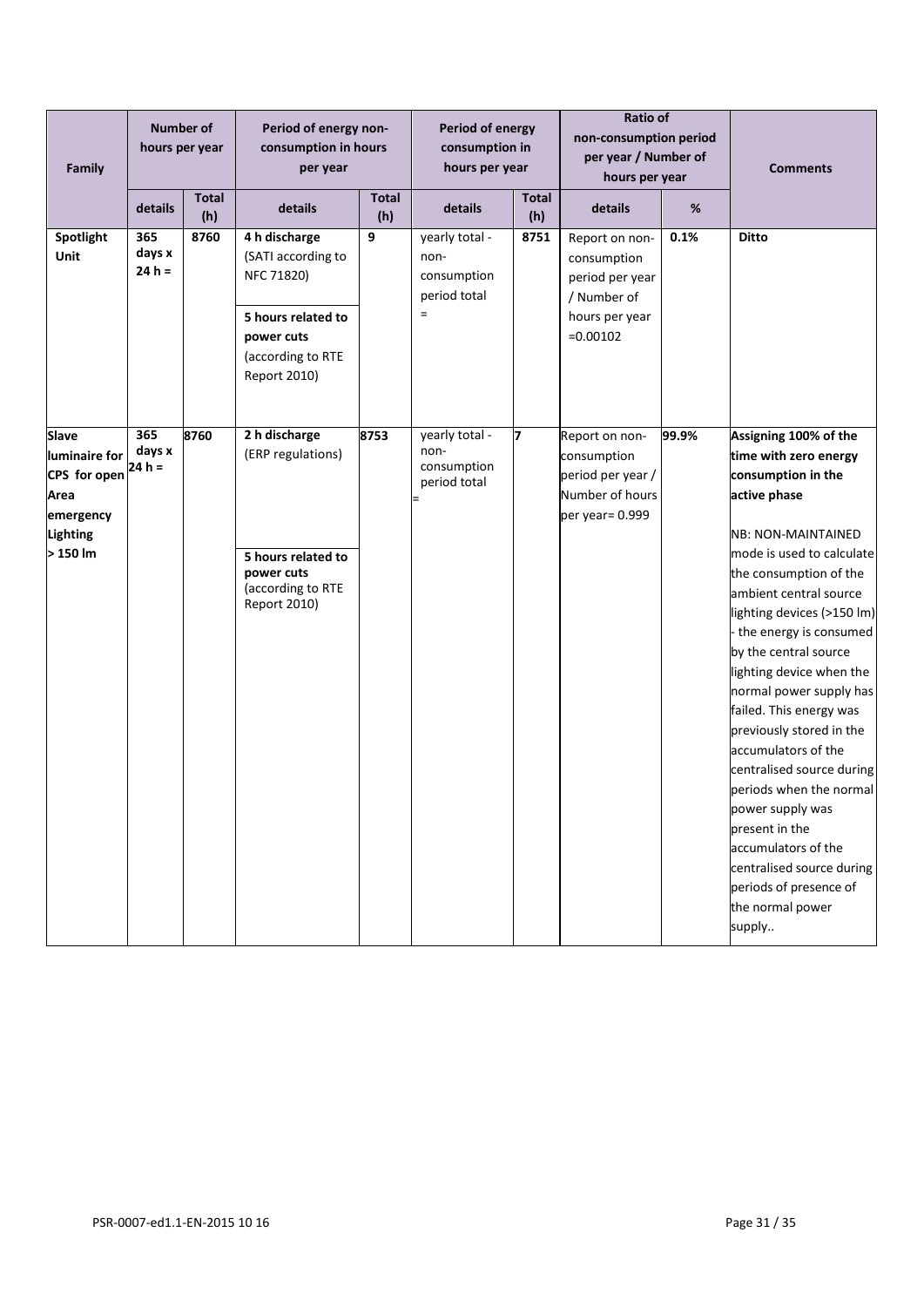| Family                                                                                          | <b>Number of</b><br>hours per year |                     | Period of energy non-<br>consumption in hours<br>per year                                                                                                                                                                                                                                   |                         | Period of energy<br>consumption in<br>hours per year              |              | Ratio of<br>non-consumption<br>period per year /<br>Number of hours per                                        |      | <b>Comments</b>                                                                                                                                                                                                                                                                                                                                                                                                                                                      |  |
|-------------------------------------------------------------------------------------------------|------------------------------------|---------------------|---------------------------------------------------------------------------------------------------------------------------------------------------------------------------------------------------------------------------------------------------------------------------------------------|-------------------------|-------------------------------------------------------------------|--------------|----------------------------------------------------------------------------------------------------------------|------|----------------------------------------------------------------------------------------------------------------------------------------------------------------------------------------------------------------------------------------------------------------------------------------------------------------------------------------------------------------------------------------------------------------------------------------------------------------------|--|
|                                                                                                 | details                            | <b>Total</b><br>(h) | details                                                                                                                                                                                                                                                                                     | <b>Total</b><br>(h)     | details                                                           | Total<br>(h) |                                                                                                                | %    |                                                                                                                                                                                                                                                                                                                                                                                                                                                                      |  |
| Slave<br>luminaire for<br>CPS for<br>escape route<br>emergency<br><b>Lighting</b><br>$< 150$ lm | 365<br>days x<br>$24 h =$          | 8760                | 2 h discharge<br>(ERP regulations)<br>5 hours related to<br>power cuts<br>(according to RTE<br>Report 2010)<br>Note: For the<br>evacuation central<br>source lighting<br>devices, the<br>centralised source<br>efficiency shall be<br>covered in a future<br>revision of the PSR.           | $\overline{\mathbf{z}}$ | yearly total -<br>non-<br>consumption<br>period total<br>$=$      | 8753         | Report on non-<br>consumption<br>period per year<br>/ Number of<br>hours per year<br>$\quad \  \  =$<br>0.0008 | 0.1% | Assigning 100% of the time<br>with X energy consumption<br>(watts) in the active phase<br>NB: MAINTAINED mode is<br>used to calculate the<br>consumption values for<br>the evacuation central<br>source lighting devices (<<br>150 lm). According to ERP<br>regulations, the energy is<br>supplied by the<br>centralised source, which<br>in turn takes it from the<br>normal power supply.                                                                          |  |
| Self-<br>contained<br>audible<br>alarm units<br>for<br>emergency<br>evacuation                  | 365<br>days x<br>$24 h =$          | 8760                | 5 hours related to<br>power cuts<br>(according to RTE<br><b>Report 2010)</b><br>Scenarios for idle<br>times with deliberate<br>power supply<br>interruption during<br>weekends and<br>holidays are not<br>taken into account,<br>because there is little<br>visibility on user<br>practices | 5                       | yearly total -<br>non-<br>consumption<br>period total<br>$\equiv$ | 8755         | Report on non-<br>consumption<br>period per year<br>/ Number of<br>hours per year<br>$=$<br>0.000571           | 0.1% | Assigning 100% of the<br>time with X energy<br>consumption (watts) in<br>the active phase<br><b>Periods of exceptional</b><br>consumption related to<br>the triggering of an<br>alarm are neglected<br>because of their<br>marginal nature. Based<br>on feedback from the<br>field: the alarm is<br>triggered three times<br>per year for five minutes<br>(spurious triggering, real<br>triggering in case of an<br>incident, deliberate<br>triggering for testing). |  |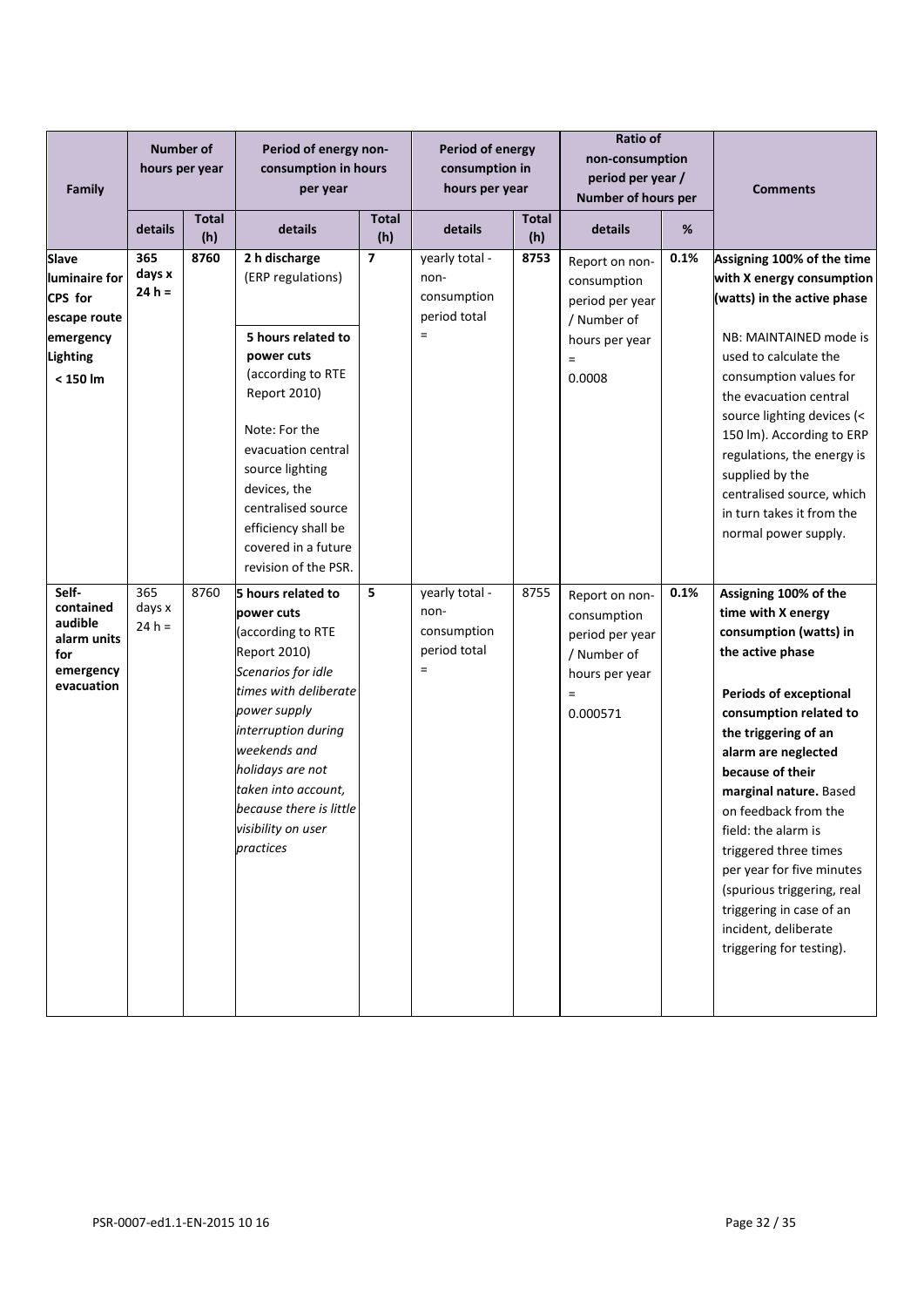## 7.2.4.3. Calculation of energy consumption of Selfcontained emergency electrical equipment marketed in France

7.2.4.3.1 Summary of the calculation mode for the different families of Selfcontained emergency electrical equipment

#### **Self-contained emergency lighting (BAES, BAEH, BAES+BAEH) / Spotlight units:**

Energy consumption in Wh (or kWh)= power consumed in stand-by mode (W) x **8760 h/year** x 10 years

#### **Slave luminaire for CPS (central power system) for open area > or = 150 lm:**

Energy consumption in Wh (or kWh)= power consumed in active mode **(=0 W)** x **8760 h/year** x 10 years = **zero Wh**

#### **Slave luminaire for CPS (central power system) for escape route < 150 lm:**

**→ Energy consumption in Wh (or kWh)= power consumed in active mode (W) x 8760 h/year x 10** years

#### **Self-contained audible alarm units for emergency evacuation:**

**→ Energy consumption in Wh (or kWh)= power consumed in active mode (W) x 8760 h/year x 10** years

#### 7.2.4.3.2 Emergency lighting units with an idle function: justification of the induced drops in consumption

- The energy consumption is calculated according to the calculation mode established for emergency lighting units above, to perform the LCA
- Justification of the 20% environmental gain which can be mentioned on the PEP as additional information (refer to the last paragraph of Section 4) *"This product incorporates a function allowing the use of a remote control to place the system in idle mode during periods when the establishment is not operating; activating this function limits the environmental impact of your installation by up to 20% and reduces your electricity bill*"

#### **Standard use scenario used for the idle function: offices (ADEME 2012 data)**

- Average number of annual holidays: 10
- Number of closure days (weekend):  $52 \times 2 = 104$
- Number of days during which the devices are idle for 24 hours:  $104 + 10 = 114$  days
- Non-consumption period during weekends and holidays: 114 x 24h = **2736 h**

#### **Non-consumption period during the night (ADEME 2012 data)**

- Number of idle days = 365 days 114 days = 251 days
- idle time slot: from 7 PM (placing in idle mode) to 7 AM the next morning = 12 hours. Or: 251 days  $x 12 h = 3012 h$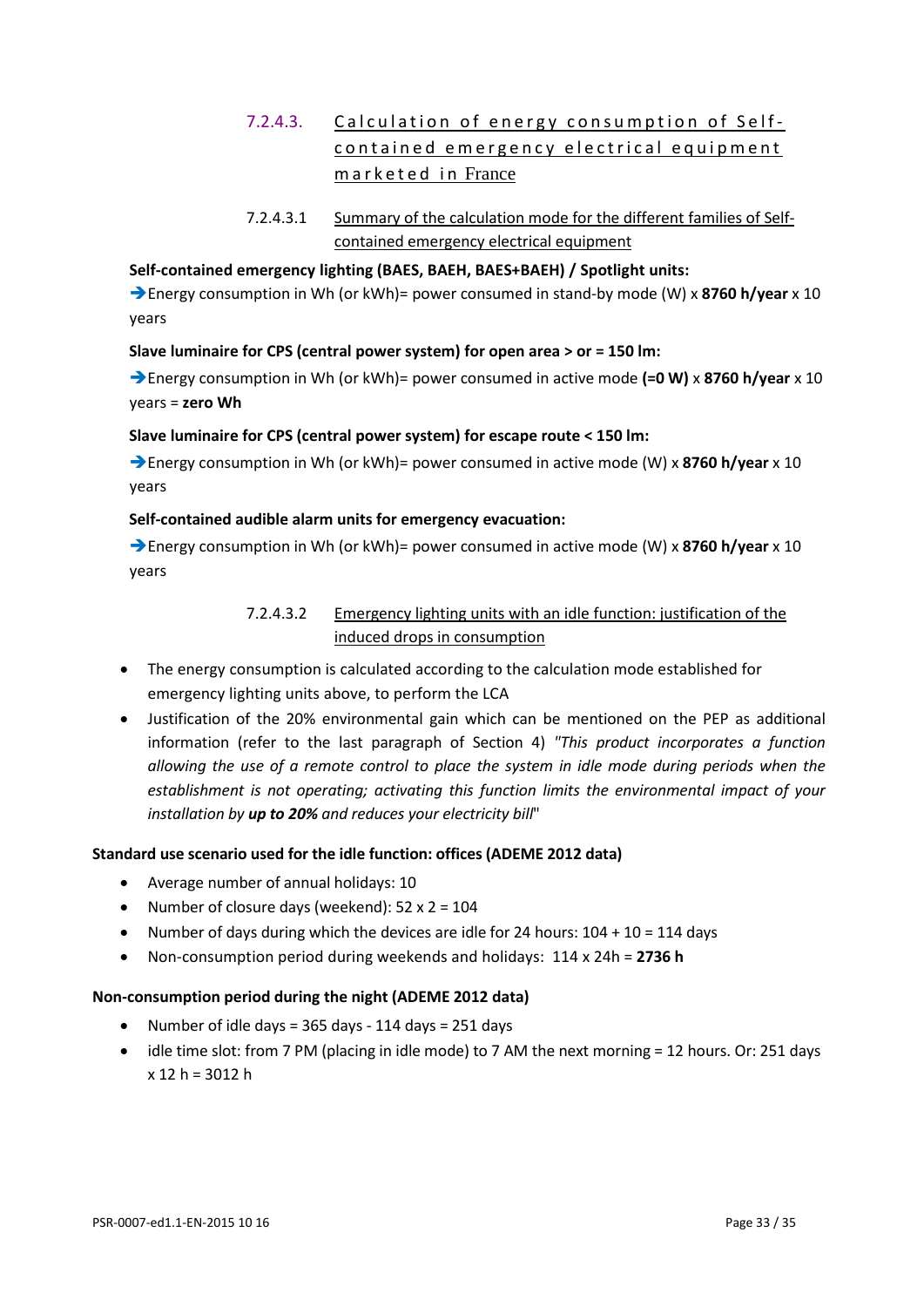#### **Consumption period to be taken into account:**

8760 h – 2736 h – 3012 h = **3012 h per year**

#### **Comparative study of impacts of different emergency lighting units with and without activation of the idle function**

#### **Conclusion: savings of - 23% on the average of the 11 EIME indicators when the idle function is activated**

 $\rightarrow$  Idle scenario = consumption for 3012 h (34% of the time) and non-consumption for 5748 h (66% of the time)

**Study performed on three emergency lighting units of different brands (for example, below are the results obtained for URALIFE emergency lighting units, Cat. No. 118259)**

|               | 118259 mise au repos non activée |           |            |           |               |            |              | 118259 mise au repos activée |          |               |             |              |                  |                 |
|---------------|----------------------------------|-----------|------------|-----------|---------------|------------|--------------|------------------------------|----------|---------------|-------------|--------------|------------------|-----------------|
|               | <b>SUM</b>                       | M         | D          | U         | <b>U/SUM</b>  | <b>SUM</b> | M            | D                            | U        | <b>UISUM</b>  | <b>Diff</b> | M            | D.               | U               |
| $Y-1$         | 2,16E-13                         | 1.10E-13  | $5.69E-19$ | 1,06E-13  | 49%           | 2.16E-13   | 1.10E-13     | 5.69E-19                     | 1,06E-13 | 49%           | $-0,12%$    | 0,00%        | $0,00 \times$    | $-0.25%$        |
| MJ            | 8.44E+02                         | 123,58    | 4.17E-01   | 7,20E+02  | 85%           | 3.89E+02   | 1.25E+02     | 4,17E-01                     | 2.64E+02 | 68%           | $-53,92%$   | 1.17%        | 0,00%            | $-63,40\times$  |
| dm3           | 2.64E+02                         | 71,719002 | 3.96E-02   | 1,93E+02  | $73\%$        | 1.77E+02   | 71,858       | 3.96E-02                     | 1.05E+02 | 59%           | $-32,89%$   | $0.19\times$ | 0,00%            | $-45,22%$       |
| g ~CO2        | 1.50E+04                         | 6.66E+03  | 33,019001  | 8.28E+03  | 55%           | 1.05E+04   | 6.77E+03     | 33,019                       | 3.65E+03 | $35 \times$   | $-30,18%$   | 172%         | 0.00%            | $-55,95\times$  |
| $g$ ~CFC-11   | 1.29E-03                         | 7,00E-04  | 2.33E-05   | 5,66E-04  | 44%           | 1,02E-03   | 7.81E-04     | 2,33E-05                     | 2.18E-04 | 21/1          | $-20,71%$   | 11,63%       | 0,00%            | $-61,51 \times$ |
| m3            | 4,88E+06                         | 2,15E+06  | 6.22E+03   | 2,72E+06  | 56%           | 3,88E+06   | 2.17E+06     | 6.22E+03                     | 1,70E+06 | 44%           | $-20,48%$   | 1.05%        | 0,00%            | $-37,56\times$  |
| g ~C2H4       | 6,2020001                        | 2,65E+00  | 2,82E-02   | 3,5239999 | $57$ $\times$ | 4.308      | 2.748        | 2.82E-02                     | 1,531    | 36%           | $-30,54%$   | 3,70%        | 0.00%            | $-56,56%$       |
| $g^{\sim}$ H+ | 3,944                            | 1,66E+00  | 4.21E-03   | 2,2839999 | 58%           | 3.136      | 1,672        | 4.21E-03                     | 1,46     | 47%           | $-20.49%$   | 0.91%        | 0.00%            | $-36,08\times$  |
| dm3           | 3,98E+03                         | 2,61E+03  | 4.1279998  | 1,36E+03  | $34\%$        | 3,22E+03   | $2.63E + 03$ | 4,128                        | 5.92E+02 | $18 \times$   | $-19,05%$   | 0.55%        | 0.00%            | -56,63%         |
| g ~PO4        | 5.1459999                        | 2,346     | 5.49E-04   | 2,80E+00  | 54%           | 5.095      | 2.348        | 5.49E-04                     | 2.746    | 54%           | $-0,99%$    | $0.03\%$     | 0,00%            | $-1,89.2$       |
| kg            | 1,88E-01                         | 1,00E-01  | 1,23E-05   | 8,84E-02  | 47%           | 1,33E-01   | 1,00E-01     | 1,23E-05                     | 3,28E-02 | 25%           | $-29,50%$   | 0.04%        | $ 0,00 \times  $ | $-62,92 \times$ |
|               |                                  |           |            |           | 55,70%        |            |              |                              |          | $41,40\times$ | $-23,53%$   | 191%         | 0.00%            | $-43,45\times$  |